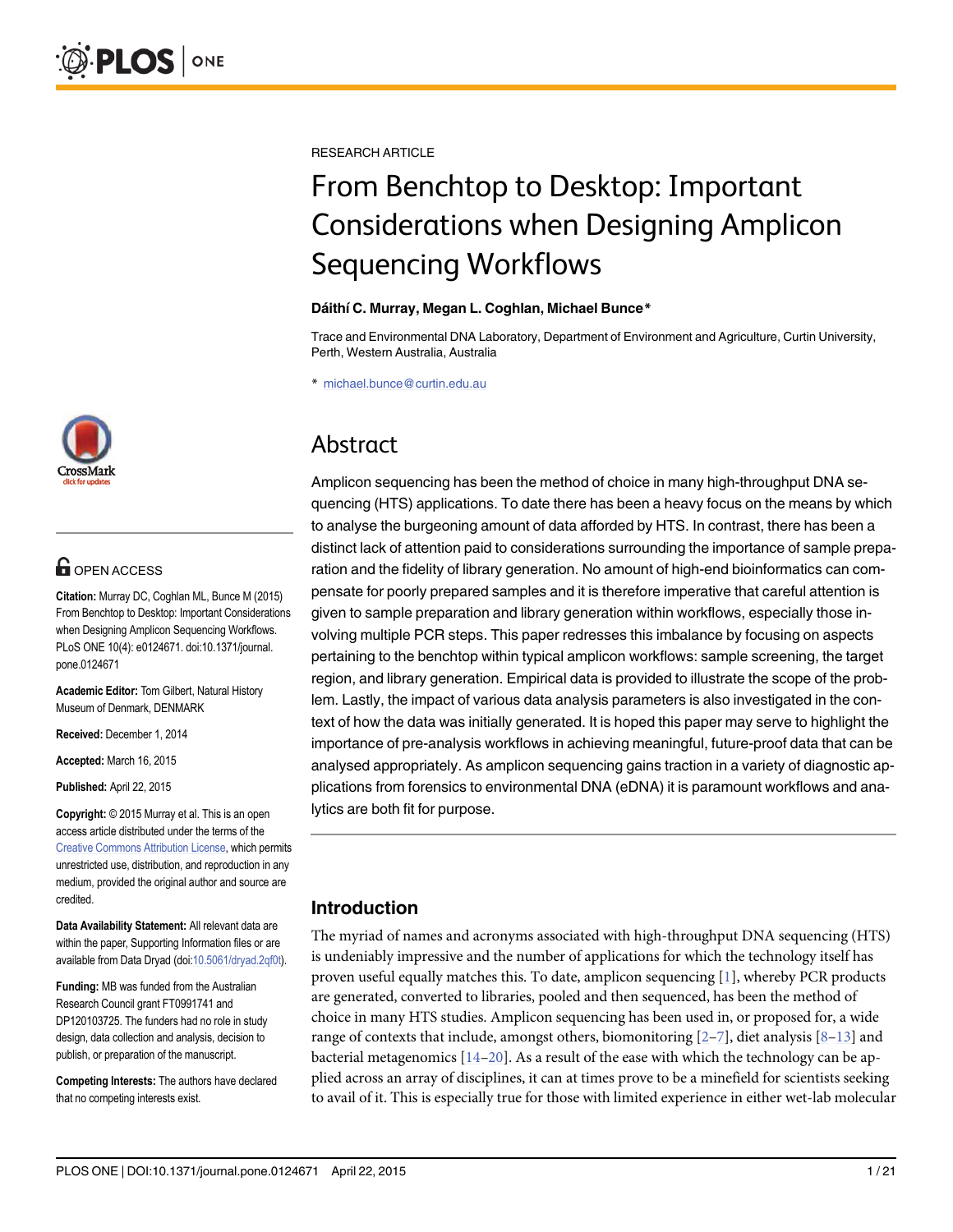<span id="page-1-0"></span>biology skills or computational bioinformatics. The latter of these areas has received much attention; the importance of the former is often under-appreciated.

Currently, most primary literature, reviews and opinion articles surrounding HTS tend to focus on the applications of the technology  $[3,5,6,9,21-24]$  $[3,5,6,9,21-24]$  $[3,5,6,9,21-24]$  $[3,5,6,9,21-24]$  $[3,5,6,9,21-24]$  $[3,5,6,9,21-24]$  $[3,5,6,9,21-24]$ , platform evaluations  $[25,26]$  $[25,26]$  and bioinformatic approaches to data analysis [[27](#page-17-0)–[33](#page-18-0)]. While all three are extremely important in the generation of high fidelity data, a heavy focus on these aspects fails to address the need to pay close attention to the implementation of protocols and procedures at the bench. The data one has to work with is, and will only ever be, as good as the quality of experimental procedures implemented and no amount of high-end bioinformatics can compensate for poorly prepared samples, artefacts or contamination. It is therefore imperative that careful consideration is given to the ways in which samples are screened for sequencing, in addition to the method used to generate the amplicon sequencing library. These aspects are independent of the equally important need to carefully choose extraction methods that are optimised for the chosen substrates. While DNA isolation methods are a key consideration, this is dealt with extensively elsewhere. Instead, this paper focuses on how best to approach amplicon workflows following DNA extraction to generate robust and representative datasets for a given DNA isolation.

Through a series of simple experiments  $(Table 1)$ , various aspects that should be considered when preparing to embark on the use of amplicon sequencing are highlighted, some aspects of which are equally as applicable to shotgun sequencing. These experiments focus primarily on three areas of experimental design or benchwork within the typical amplicon sequencing workflow: sample screening, the target region, and library generation. Finally, although not a focus of the paper, certain pertinent considerations in relation to data analysis that are seldom acknowledged in other literature will also be addressed. It is hoped that the following may address the distinct lack of literature in relation to sample preparation and library generation. It is advocated that closer attention is required at the bench when conducting amplicon sequencing. Ultimately, it may be appropriate to define a set of flexible guidelines, such as the MIQE guidelines used for qPCR data  $[34]$  $[34]$ , for the reporting of amplicon data generation and analysis.

| <b>Experiment</b>                                            | <b>Purpose</b>                                                                                                                                                                                              | Methods                                                                              | <b>Results</b>                       |
|--------------------------------------------------------------|-------------------------------------------------------------------------------------------------------------------------------------------------------------------------------------------------------------|--------------------------------------------------------------------------------------|--------------------------------------|
| <b>Experiment 1: Importance</b><br>of sample screening       | Illustrate the importance of quantifying samples using a dilution<br>series to select an appropriate working dilution free of inhibition<br>containing a sufficient quantity of input template DNA          | Main: 2.2.1 (see also: Section<br>2.1.1. S1A Fig & S1 Table)                         | Section 3.1.<br>Fig 2                |
| <b>Experiment 2: Assessing</b><br>the amplicon target region | Explore the potential benefits to the downstream processing of<br>high-throughput sequencing data arising from the inclusion of<br>amplicon-specific single-source samples embedded into<br>sequencing runs | <b>Main: 2.2.2</b> (see also: $S1B$ Fig $\&$<br>S1 Table)                            | Section 3.2.<br>Fig 3                |
| <b>Experiment 3: Importance</b><br>of experimental controls  | Demonstrate the importance of control reactions in bacterial<br>metagenomics and other fields using samples with a high<br>propensity for environmental contamination                                       | <b>Main: 2.2.3</b> (see also:<br>S <sub>1</sub> C Fig & S <sub>1</sub> Table)        | Section 3.3.<br>S <sub>2</sub> Table |
| <b>Experiment 4: Library</b><br>generation efficiency        | Assess the efficiency drop-off associated with the use of fusion<br>tagged primers of different 'architecture' when compared to<br>standard non-fusion tagged template specific primers                     | Main: 2.2.4 (see also: Section<br>2.1.1. S1D and S1E Fig & S1<br>Table)              | Section 3.4.<br>S <sub>3</sub> Table |
| <b>Experiment 5: Analysis</b><br>parameters and their impact | Highlight the difficulties in choosing appropriate quality and<br>abundance filtering parameters when analysing complex,<br>heterogeneous samples; the composition of which are unknown.                    | <b>Main: 2.2.5</b> (see also: Fig 1.<br>S <sub>1</sub> F Fig & S <sub>1</sub> Table) | Section 3.5.<br>Fig 4, S4 Table      |

Table 1. Details for the experiments conducted.

The purpose of each numbered experiment is shown in addition to the title used for each one in the methods and results section. The appropriate methods sections, results sections and figures to consult for each experiment are also given.

doi:10.1371/journal.pone.0124671.t001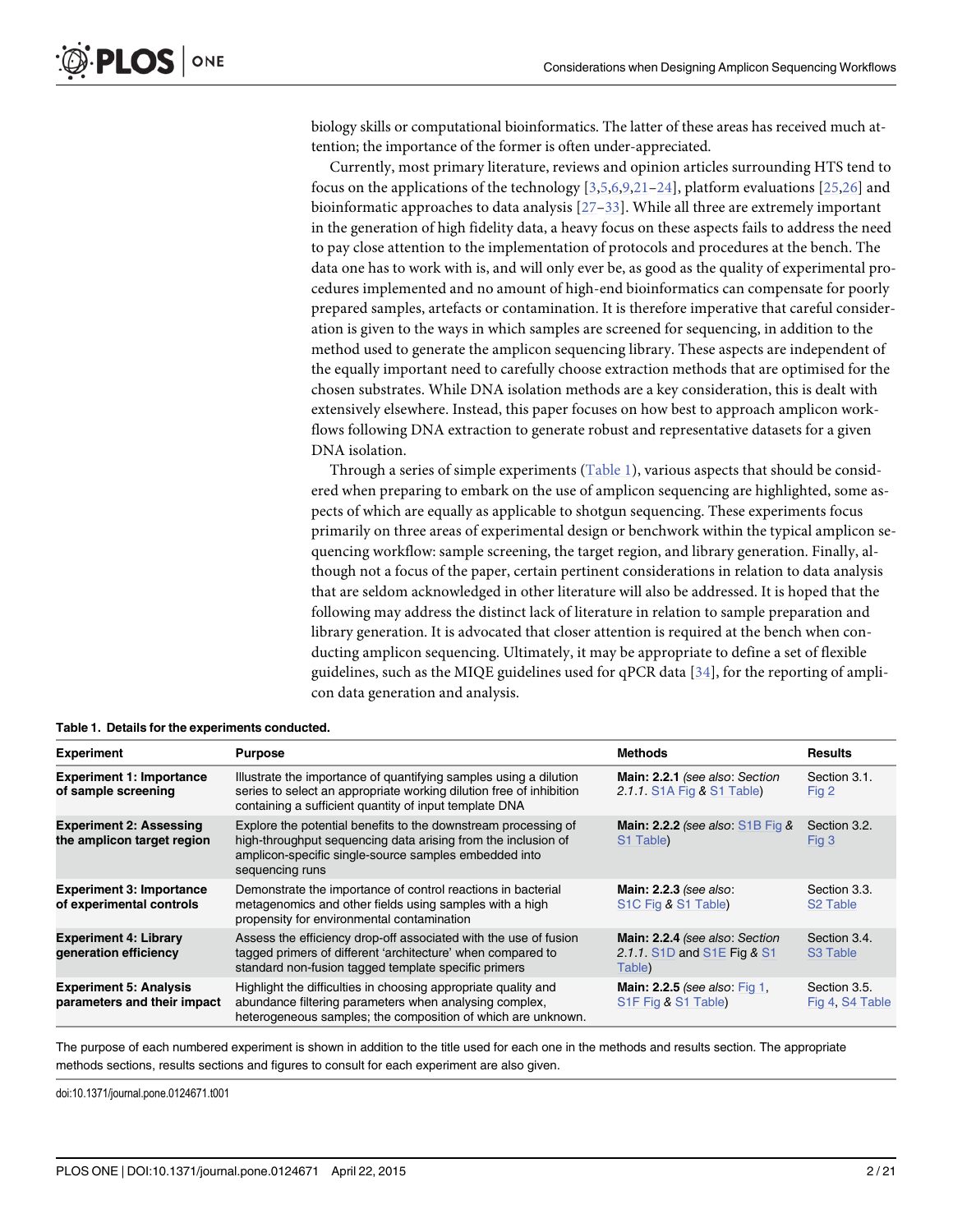# <span id="page-2-0"></span>Materials and Methods

Some of the following methodologies were specifically designed for this study; others have utilised samples and/or data drawn from previous studies [\[24,](#page-17-0)[35](#page-18-0)–[38\]](#page-18-0). The materials and methods below provide an overview of the methodologies and the reader is referred to the original publications and also the supplementary online information where schematics of all experiments conducted are presented [\(S1A](#page-15-0)–[S1F Fig\)](#page-15-0). Each of four important steps in amplicon workflows: sample screening (Section 2.2.1 and S1A), the target region (Section 2.2.2 and [S1B Fig\)](#page-15-0), library generation (Sections 2.2.3, 2.2.4 and [S1C](#page-15-0)–[S1E Fig](#page-15-0)) and data analysis (Section 2.2.5 and [S1F Fig\)](#page-15-0), is addressed separately in the materials and methods that follow. General methods employed during sample screening, amplicon generation, DNA sequencing and data analysis that were common to all areas are detailed first (Section 2.1) before more focused information on each of the four aforementioned steps (Section 2.2). Any further detailed information on the samples or experimental workflows used is available in previous publications  $[24,35-38]$  $[24,35-38]$  $[24,35-38]$  $[24,35-38]$  $[24,35-38]$  or from the authors upon request. Where applicable amplicon sequence reads have been uploaded to Data Dryad (doi[:10.5061/dryad.2qf0t](http://dx.doi.org/10.5061/dryad.2qf0t)).

#### 2.1. General methods

2.1.1. DNA extraction and screening. A variety of samples and extraction methods are used throughout these experiments. Extraction protocols followed can be found in the original publications where indicated [[24](#page-17-0)[,35](#page-18-0)–[38\]](#page-18-0), but typically involved silica-based purification methods to isolate DNA. Where sample extraction has not been reported previously, the details of the extraction procedure are found below in Section 2.2.

All samples used were screened to determine the appropriate working dilution containing sufficient DNA free of inhibition using quantitative PCR (qPCR) on a SYBR-based STEP-ONE Applied Biosystems Real-Time PCR instrument [\[35,39](#page-18-0)]. Samples were assessed based on Cycle Threshold  $(C_T)$  values, curve form and melt-curves. Extraction controls were conducted for each batch of extractions and screened using qPCR to test for contamination arising from laboratory practice, reagents, or the environment. If positive for the presence of DNA, extraction controls were included in tagged qPCR assays (see Section 2.1.2). All qPCR reaction conditions and reagent components can be found in previous publications where indicated below, and primer details can be found in [S1 Table](#page-16-0). Details are provided below for any qPCR reactions not previously reported.

2.1.2. Amplicon generation and sequencing. For samples deemed to have sufficient DNA copy number and determined to be free of inhibition, amplicon sequences were always generated in triplicate via qPCR using a unique combination of forward and reverse Multiplex Identifier (MID-) tagged (i.e. indexed) primers  $[27,40]$  $[27,40]$  (for the only exceptions to this see Section 2.2.1 and [S1A Fig](#page-15-0)). For each tagged qPCR assay, negative reaction controls were included and, if found to contain amplifiable DNA, were incorporated into the appropriate sequencing library. Resultant amplicon products were purified following the Agencourt AMPure XP PCR Purification Kit protocol (Beckman Coulter Genomics, NSW, Aus.) and were eluted in 40 μL of Ultrapure H<sub>2</sub>O. Purified amplicon products for each sequencing library for each platform were electrophoresed on ethidium bromide stained 2% agarose gel and pooled in equimolar ratios based on band intensity to form sequencing libraries.

In order to determine an appropriate volume of library for sequencing, each amplicon library was serially diluted and quantified using qPCR against a serial dilution of a custom synthetic oligonucleotide of known molarity. Reaction components and conditions were the same for each sequencing platform with the exception of platform specific primers appropriate to the sequencing adaptors. Each 25 μL reaction contained 2X ABI Power SYBR master mix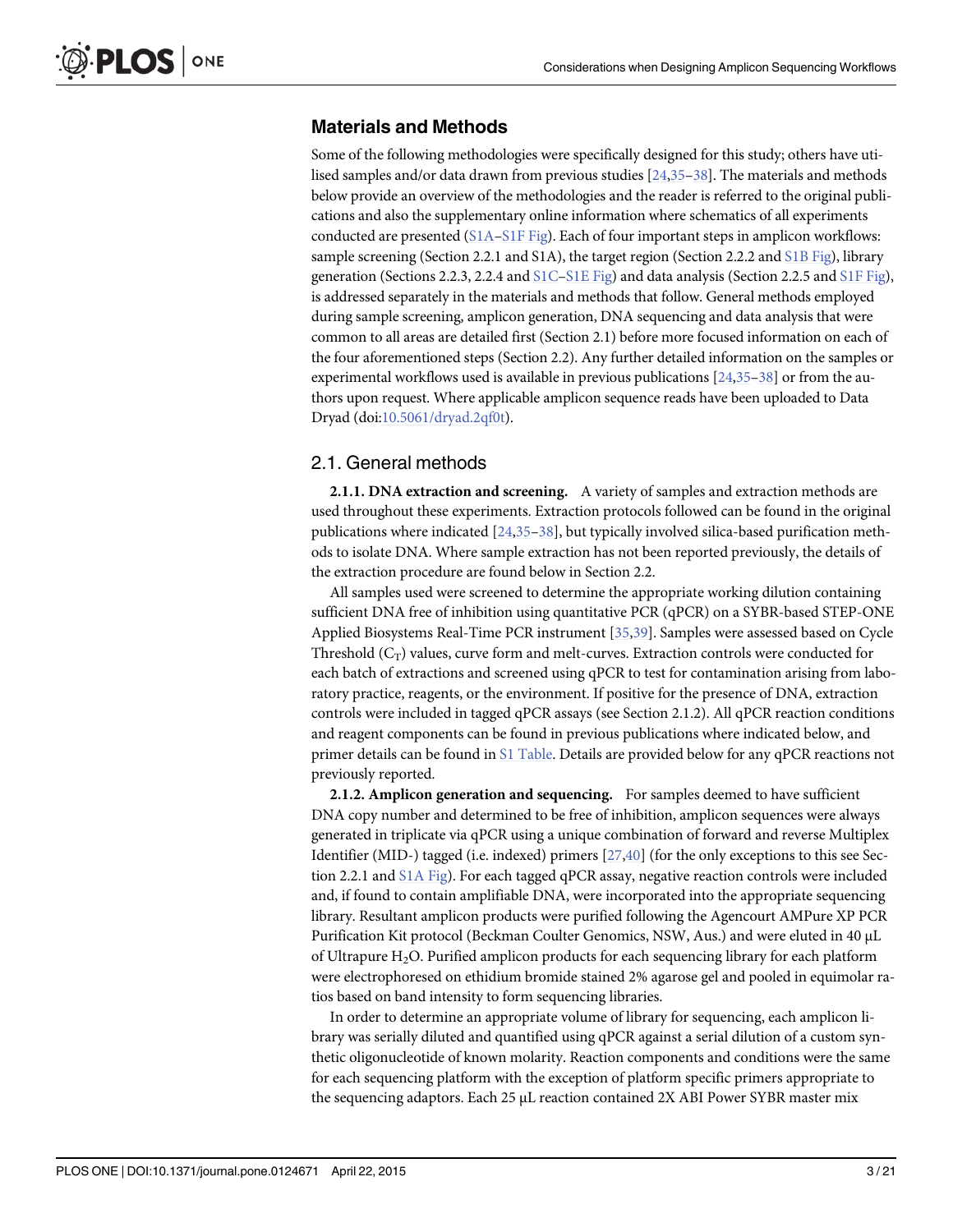<span id="page-3-0"></span>(Applied Biosystems, CA, USA), 0.4 μM each of platform specific forward and reverse primer (IDT), and 2 μL of pooled library. Each reaction underwent the following cycling conditions: 95°C for 5 mins; 40 cycles of 95°C for 15 s, 56°C for 1 min followed by a 1°C melt curve. All sequencing was conducted according to manufacturer's protocols using one of three sequencing platforms: GS Junior (Roche), Ion Torrent PGM (Life Technologies) and MiSeq (Illumina). Sequencing on Roche was conducted using LibA chemistry. Ion Torrent PGM emulsion PCR (emPCR) was conducted on a OneTouch2 using 400bp chemistry and sequencing was performed on 314 chips. Finally, Illumina MiSeq sequencing used V2 300 cycle chemistry on nano flow cells. To enable direct comparisons both PGM and MiSeq used single direction sequencing only, despite the fact that paired-end sequencing is available in the latter.

2.1.3. Data analysis. Regardless of the platform, amplicon sequence reads were deconvoluted in Geneious v7.1.3 (this version of Geneious is used throughout this paper) [[41](#page-18-0)] based on unique primer indexes. As a first step in deconvolution any sequences found to contain ambiguous base calls (e.g. N) were discarded. Identification tags and primer sequences were trimmed from all reads in Geneious, allowing for no mismatch in either length or base composition as a means of quality filtering, using the inbuilt "Separate Reads by Barcode" and "Trim Ends" functions respectively. The only exception to this can be found in Section 2.2.5 where in some instances two base mismatches in the primer sequences were allowed (see also Fig 1 and Section 2.2.5). Unless otherwise stated in Section 2.2, Quality Score (Q-Score) filtering was not performed. Sequences were subsequently dereplicated at 100% identity across their full length using USEARCH v7 (this version of USEARCH is used throughout this paper)  $[42,43]$  $[42,43]$ , and low abundant sequence clusters, defined as those below 1% of the total number of unique sequences, were removed using USEARCH also. Dereplicated sequences were clustered at a 97% threshold using the UPARSE [\[43](#page-18-0)] algorithm implemented in USEARCH. Chimeric sequences were also identified and removed using USEARCH [\[42](#page-18-0),[44](#page-18-0)]. At all stages of dereplication and OTU clustering abundance information was retained and used when calculating taxa/sequence abundance or error rates. Where appropriate, sequences were queried against the NCBI GenBank nucleotide database [\[45\]](#page-18-0) using BLASTn [\[46\]](#page-18-0) in YABI [\[47\]](#page-18-0), enabling taxonomic identification. Sequences were searched without a low complexity filter, with a gap penalties existence of five and



[Fig 1. D](#page-1-0)efinitions used in assessing the importance of analysis parameters. Shown are the definitions for quality and abundance filtering methods used in assessing their impact on both the number of operational taxonomic units (OTUs) and distance-based operational taxonomic units (DTUs) [[24\]](#page-17-0) obtained for a given sample. maxee—Maximum Expected Error

doi:10.1371/journal.pone.0124671.g001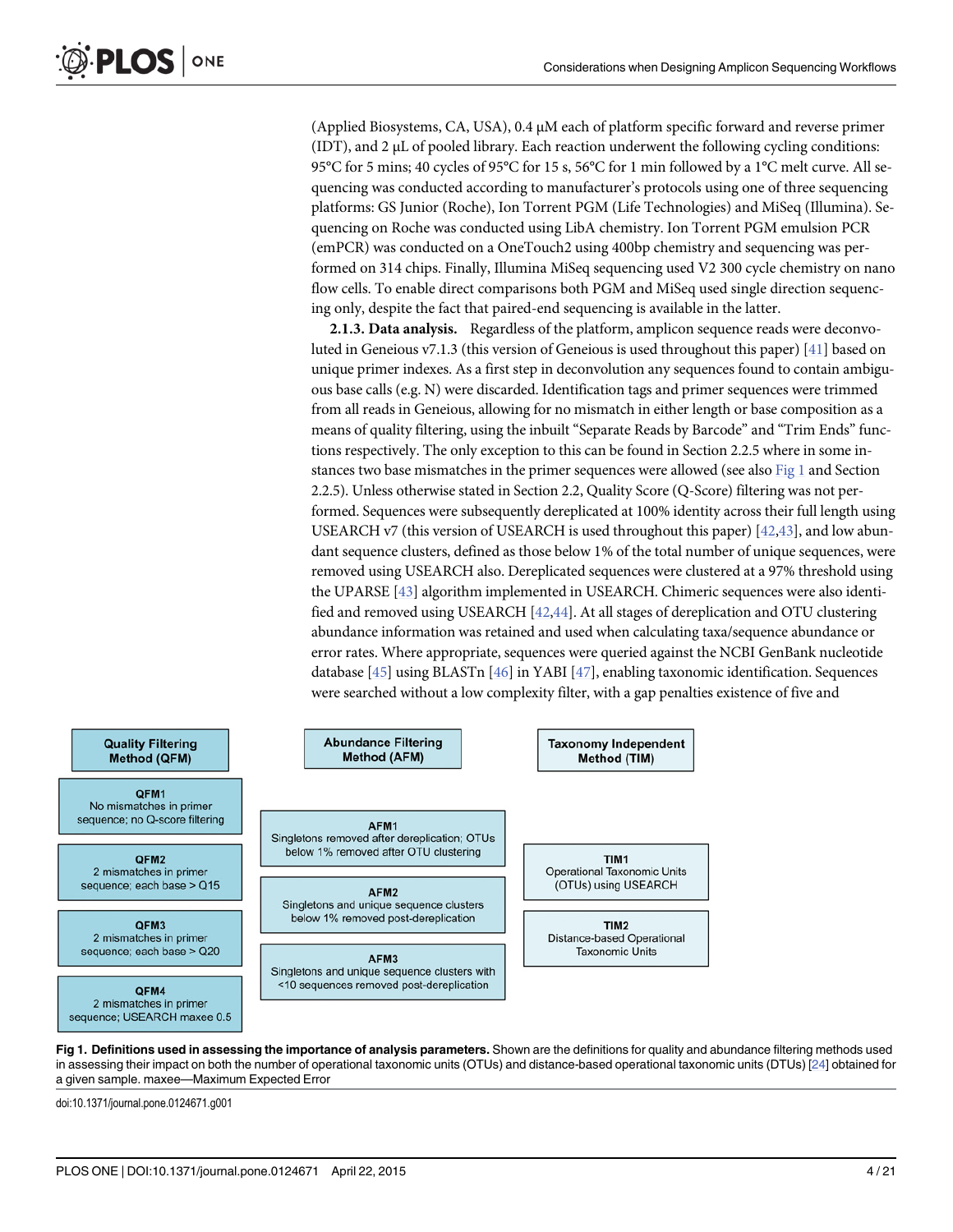<span id="page-4-0"></span>extension of two, expected alignment value less than 1e-10 and a word count of seven. The BLASTn results obtained were imported into MEtaGenome ANalyzer v4 (MEGAN) [\[32\]](#page-17-0), where they were mapped and visualised against the NCBI taxonomic framework (min. bit score = 35.0, top percentage  $= 5\%$ , min. support  $= 1$ ). In cases where taxonomic identification was necessary, a genus or family level assignment of a query sequence was required to have a BLASTn percentage similarity to a reference sequence of 97% or 95% respectively. Instances where data analysis deviated from the above steps are detailed where necessary below.

#### 2.2. Specific methodologies

2.2.1. Experiment 1: Importance of sample screening. To evaluate the importance of screening samples for inhibition and low target template amount, an environmental faecal sample was obtained from a Eudyptula minor (Little Penguin) individual. DNA was extracted from the faecal sample, serially diluted, and screened via qPCR as described in Murray et al. [\[35\]](#page-18-0) using 16S1F/16S2R degenerate fish primers  $[48]$  $[48]$  $[48]$  (see also  $S1A$  Fig and  $S1$  Table). An appropriate working dilution of the sample deemed to have sufficient DNA copy number and free of inhibition (see Section 2.1.1) was used for sequencing on both the Ion Torrent PGM and GS Junior. In addition to this, both an aliquot of the working dilution spiked with an extremely inhibited soil DNA extract, to mimic inhibition, and a dilution classed as "Low Template" were selected for sequencing. For each sample, the detection and percentage abundance of two baitfish genera, Sardinops (specifically S. sagax—Australian pilchard) and Engraulis (specifically E. australis— Australian anchovy) were examined. The former being in the highest abundance: the latter in lowest abundance, as determined by a taxon-specific qPCR assay (see [S1 Table](#page-16-0) and [[35](#page-18-0)]).

The handling of the penguin, and the collection and use of the faecal sample was conducted by experienced handlers under a strict set of animal ethics guidelines approved by the Murdoch University Animal Ethics Committee (permit no. W2002/06) as part of a long-term study into Eudyptula minor (Little Penguin) diet. Faecal sampling and DNA extraction were performed as part of a previously published study  $[35]$  and not as a part of this study, however ethics approval covers the use of the faecal sample DNA extract in this study.

2.2.2. Experiment 2: Assessing the amplicon target region. Five single-source bird tissue samples were used to assess error profiles associated with a specific amplicon target region (see [S1B Fig\)](#page-15-0). Calyptorhynchus latirostris (Carnaby's Black Cockatoo) and C. lathami (Glossy Black Cockatoo) samples were collected, and DNA extracted, as detailed in White et al., 2014 [[38](#page-18-0)]. Tissue samples of Gallus gallus (Chicken), Dromaius novaehollandiae (Emu) and Struthio camelus (Ostrich) were bought commercially and DNA was extracted using a Qiagen DNeasy Blood and Tissue Kit following the manufacturer's protocol. For each sample an approximately 250 bp region of the mitochondrial 12S rRNA gene was amplified and MID-tagged using 12SA/H avian primers (see [S1 Table](#page-16-0) and [[49,50\]](#page-18-0)) via qPCR (reaction components and conditions as detailed in [[24](#page-17-0)]), and then sequenced on both Ion Torrent PGM and Illumina MiSeq platforms.

Amplicon sequence reads for each bird were randomly sub-sampled a total of 25 times to a depth of 1,000 sequences using seqtk (available from [https://github.com/lh3/seqtk\)](https://github.com/lh3/seqtk) following deconvolution into sample batches (see Section 2.1.3). Each sub-sample was dereplicated at 100% identity to determine the most abundant sequence, with the abundance of each unique sequence appended to sequence names for use in calculating error rates. The most abundant sequence was taken as the reference sequence. For both platforms the most abundant sequence was identical thus meaning it is likely 'correct.' Each set of sub-sampled sequences was individually aligned using MUSCLE with default parameters [[51](#page-18-0)]. Alignments were imported into excel and for each sample the error associated with each base was calculated as a percentage of the total number of non-dereplicated sequences that differed from the reference sequence at that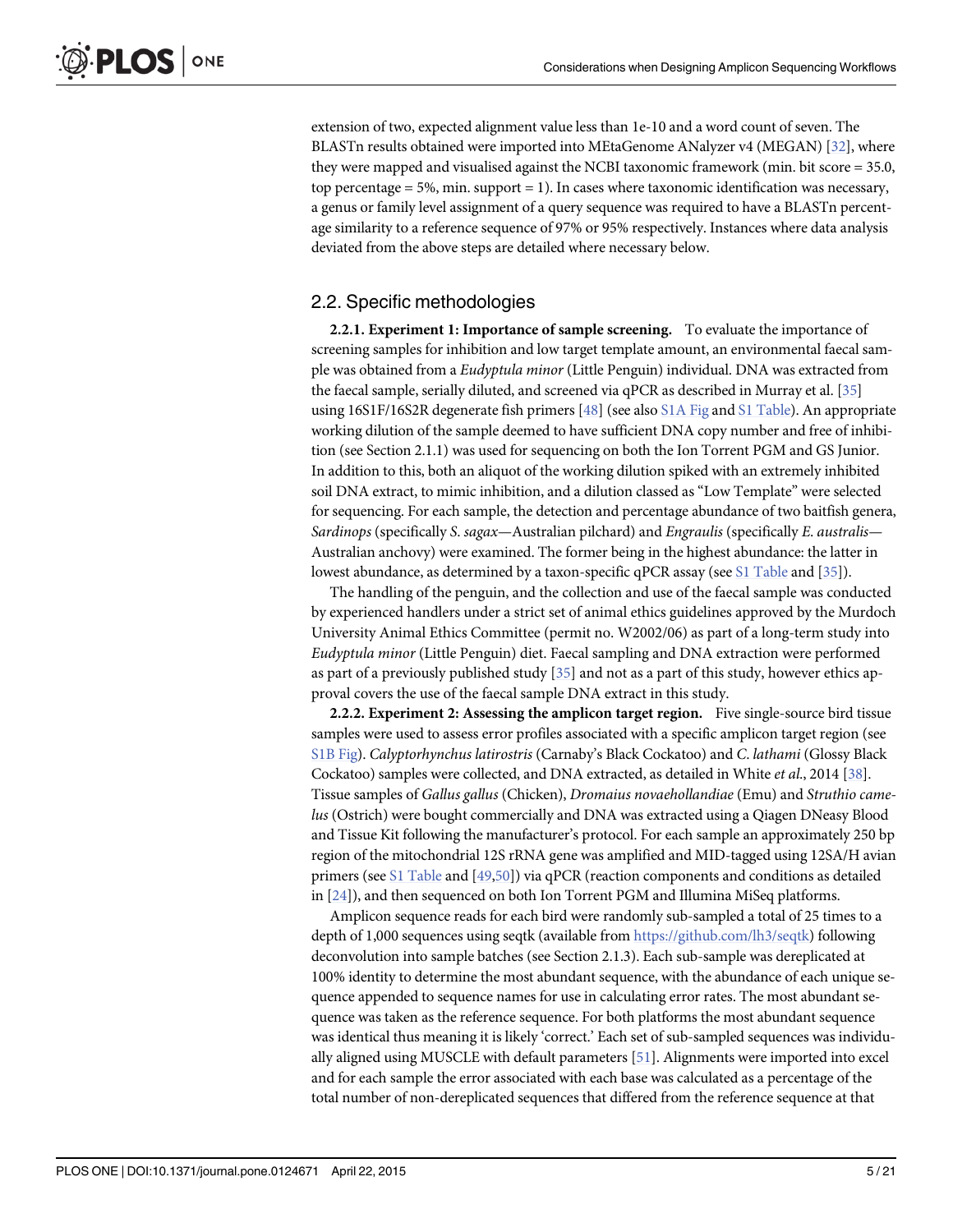<span id="page-5-0"></span>specific base. This was performed using an in-house macro; the output of which can be seen in [S1 File.](#page-15-0) The error associated with each sub-sample was subsequently calculated as the mean error across all bases. The overall percentage error rate for each bird species on both the Ion Torrent and MiSeq was taken as the mean error rate across all 25 sub-samples of each species.

The collection and use of DNA material from Cockatoos was approved by, and conducted under, Department of Parks and Wildlife (Western Australia) scientific purposes licences SC000357, SC000920, SC001230, Australian Bird and Bat Banding Authority 1862 and Animal Ethics Committee approvals DEC AEC 11/2005 and 32/2008 held by P. R. Mawson. Samples of Chicken, Emu and Ostrich (all non-endangered) were purchased from Franks Gourmet Meats, Perth, WA, Australia, and are exempt from a collection permit.

2.2.3. Experiment 3: Importance of experimental controls. To illustrate the importance of control reactions in bacterial metagenomics and other fields dealing with samples with a high likelihood of environmental contamination, bacterial 16S data from hair samples were generated and analysed as detailed in Tridico et al., 2014 ([[37](#page-18-0)], see also [S1C Fig](#page-16-0) and [S1 Table\)](#page-16-0). Briefly, pubic and scalp hair were self-sampled by male and female volunteers. Hair samples were prepared and extracted as detailed in Tridico *et al.*, 2014. Samples were screened using Bact\_16S\_F515 and Bact\_16S\_R806 primers [[52](#page-18-0),[53](#page-18-0)] and amplicon libraries were generated, sequenced and analysed as per Tridico et al., 2014.

The collection of human hairs for bacterial profiling was approved by, and conducted in accordance with, Murdoch University Human Research Ethics Committee Policies and Guidelines (Project Number 2011/139). Each volunteer was made aware of the nature of the study and gave written, informed consent. Hairs were self-collected from two somatic origins and placed in sample bags bearing no information that would allow the identification of any individual participant in the study [[37](#page-18-0)].

2.2.4. Experiment 4: Library generation efficiency. Quantitative PCR using the plant plastid trnLg/h primer set [\[54\]](#page-18-0) was carried out to investigate the issues surrounding efficiency drop-off associated with the use of "full" fusion tagged primers (see [S1D Fig](#page-16-0) and [S1 Table](#page-16-0)), i.e. those with MID tags and sequencing adapters upstream of the template specific primer (TSP) (see [S1E Fig](#page-15-0) and [\[40](#page-18-0)]). A single-source plant extract in addition to two complex, heterogeneous Traditional Chinese Medicines (TCM) were used; a MoBio Plant DNA Isolation kit was used following the manufacturer's protocol for the single-source plant sample DNA extraction, while sampling and extraction of TCMs are detailed in Coghlan et al. [\[36\]](#page-18-0). Each sample was amplified in triplicate using either (1) standard non-fusion TSP; (2) MID encoded TSP (3) "full" fusion tagged TSP or (4) "full" fusion tagged TSP with standard non-fusion TSP spiked in (see [S1D](#page-15-0) and [S1E](#page-15-0) Fig). For (1–3) each qPCR reaction was carried out in a total volume of 25  $\mu$ L containing 2X ABI Power SYBR master mix (Applied Biosystems, CA, USA), 0.4 μM each of the appropriate forward and reverse TSP (IDT) and 2 μL DNA extract. For (4) the previous components were also used but an additional 0.04 μM spike-in of each the forward and reverse standard nonfusion TSP (IDT) was also used. For each reaction  $C_T$  threshold was set at 0.1.

TCM samples were obtained from, and approved for use by, the Wildlife trade section of the Department of Sustainability, Environment, Water, Population and Communities (Australia) after being seized by Australian Customs and Border Protection Service at airports and seaports across Australia. The samples were seized because they contravened Australia's international wildlife trade laws as outlined under Part 13A of the Environment Protection and Biodiversity Conservation Act 1999 (EPBC Act). The samples were stored in a quarantine-approved facility within the laboratory after being catalogued. The samples were patent medicines available over the counter and were donated by Australian Customs and Border Protection Service under no ethics or quarantine requirements and were deemed suitable to be used for specific and general research purposes by the Customs service [[36](#page-18-0)].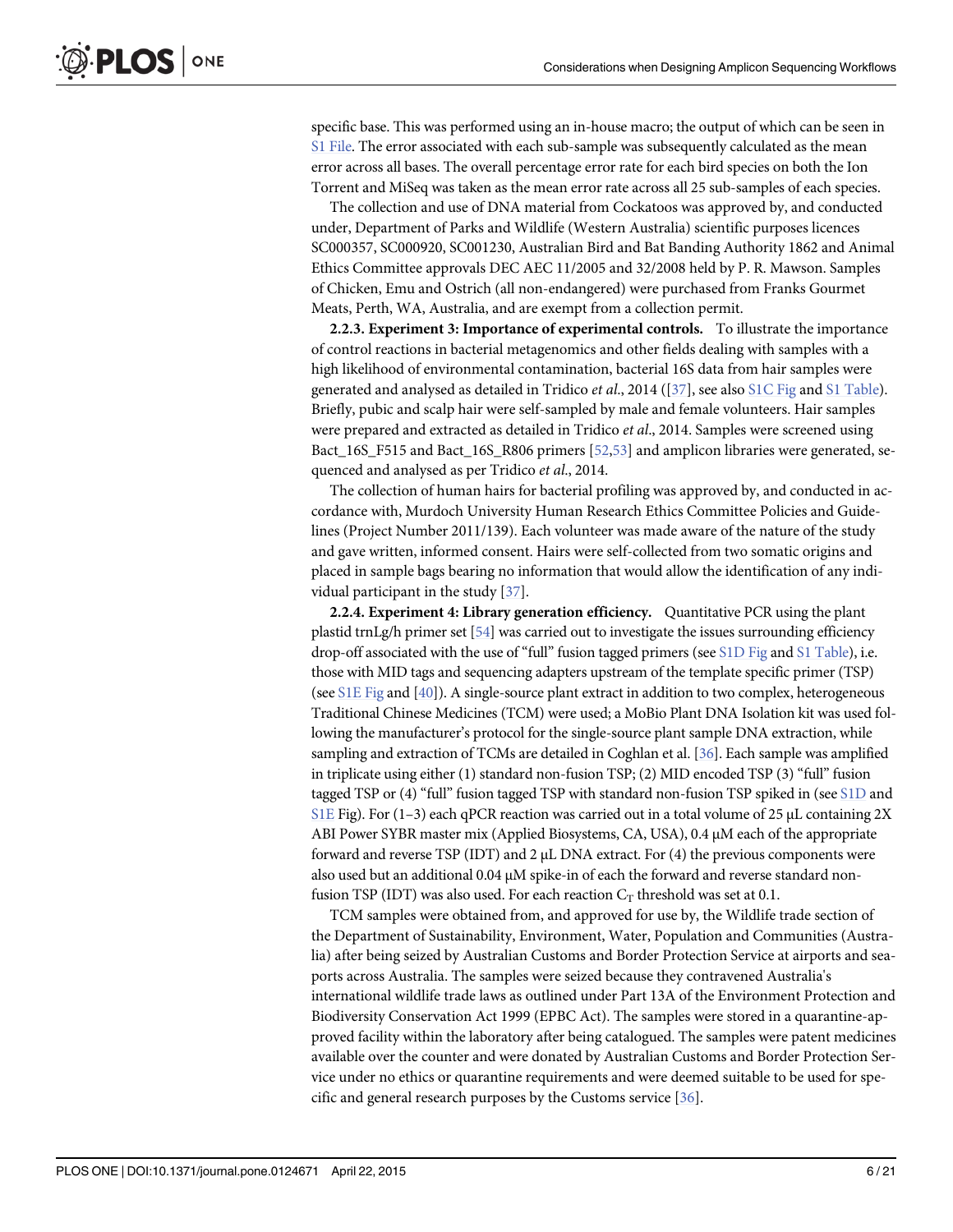<span id="page-6-0"></span>2.2.5. Experiment 5: Analysis parameters and their impact. To demonstrate the variability in calculated OTU (operational taxonomic unit) diversity within a sample, a single bulk-bone sample, comprising ~50 individual bones and containing an unknown number of taxa, was extracted and screened using the 16Smam1 and 16SMam2 mammalian specific primer set [[55](#page-18-0)]. Amplicon sequences were generated for short sections within the mammalian mitochondrial 16S gene using the 16Smam1 and 16SMam2 primer set and sequenced using the Ion Torrent PGM as described in Murray et al., 2013 [\[24\]](#page-17-0) (see also [S1F Fig](#page-16-0) and [S1 Table](#page-16-0)). After deconvolution following the method detailed in 2.1.3 the data were analysed using various quality filtering methods (QFM), abundance filtering methods (AFM), and taxonomy-independent methods (TIM) of diversity analysis as shown in [Fig 1](#page-3-0). Quality Score filtering was conducted in Galaxy [[56](#page-19-0)–[58](#page-19-0)] using the FASTQ Quality Filter tool. Maximum expected error (maxee) quality filtering, set at 0.5, was conducted using the fastq\_filter command in USEARCH. Summary quality statistics were calculated in excel using fastq files post quality filtering for QFM1 and QFM4, prior to any further abundance filtering. Dereplication and OTU clustering at 97% was conducted using USEARCH also. DTU's were determined post OTU clustering as described in Murray et al., 2013. Briefly, for DTU analyses, OTU's were aligned using MAFFT [[59](#page-19-0)] and alignments imported into MEGA v6.06 [\[60\]](#page-19-0) where a distance matrix was created and exported. To determine OTU's that differed from each other by less than 3% distance matrices were analysed in excel using an in-house macro, an example output of which is shown in [S2 File](#page-15-0). [\[24](#page-17-0)]. The impacts of DNA preservation, DNA degradation, mode of bone accumulation and deposit setting will have negligible impact on the results of this experiment as the exact same set of amplicon sequences, from the exact same DNA extract, are used for each combination of QFM, AFM and TIM used. The dataset in this experiment is therefore static throughout and any biases introduced by any of the aforementioned factors will be the consistent across all methods.

# Results and Discussion

Much attention has been devoted to the bioinformatic challenges associated with the analysis of amplicon sequencing data. There are a suite of programs, tools and pipelines available to assist in the deconvolution, filtering and parsing of data. As a relatively new field there is no obvious consensus on how data should, or should not, be handled bioinformatically, with the exception that sequence clusters in very low abundance should be filtered. Likewise there is no consensus on what is best-practice for data generation. Arguably the importance of data generation has taken a backseat to the computational workflows that surround bioinformatics. Bioinformaticians, rightly so, ask key questions of researchers with regard to replicates, coverage and filtering. They are less likely to ask questions about input copy number, PCR inhibition, contamination and the appropriateness of benchtop protocols. This study, through the presentation of new and existing empirical data, seeks to demonstrate the importance of both benchwork and bioinformatics. The purpose of this study is to raise awareness of potential pitfalls associated with amplicon-based workflows. The workflows dealt with in this paper do not include the process of actual DNA extraction, itself undeniably important, as this has been dealt with extensively elsewhere. The workflows presented here take as their starting point a working, amplifiable DNA extract, which can only be achieved through the careful consideration of both the scope of the project and type of substrate.

#### 3.1. Experiment 1: Importance of sample screening

Adequate screening of samples prior to sequencing is an important task, yet fails to be routinely implemented in amplicon workflows. It is particularly prudent to assess the quality of samples when dealing with complex, heterogeneous substrates that may contain a variety of taxa or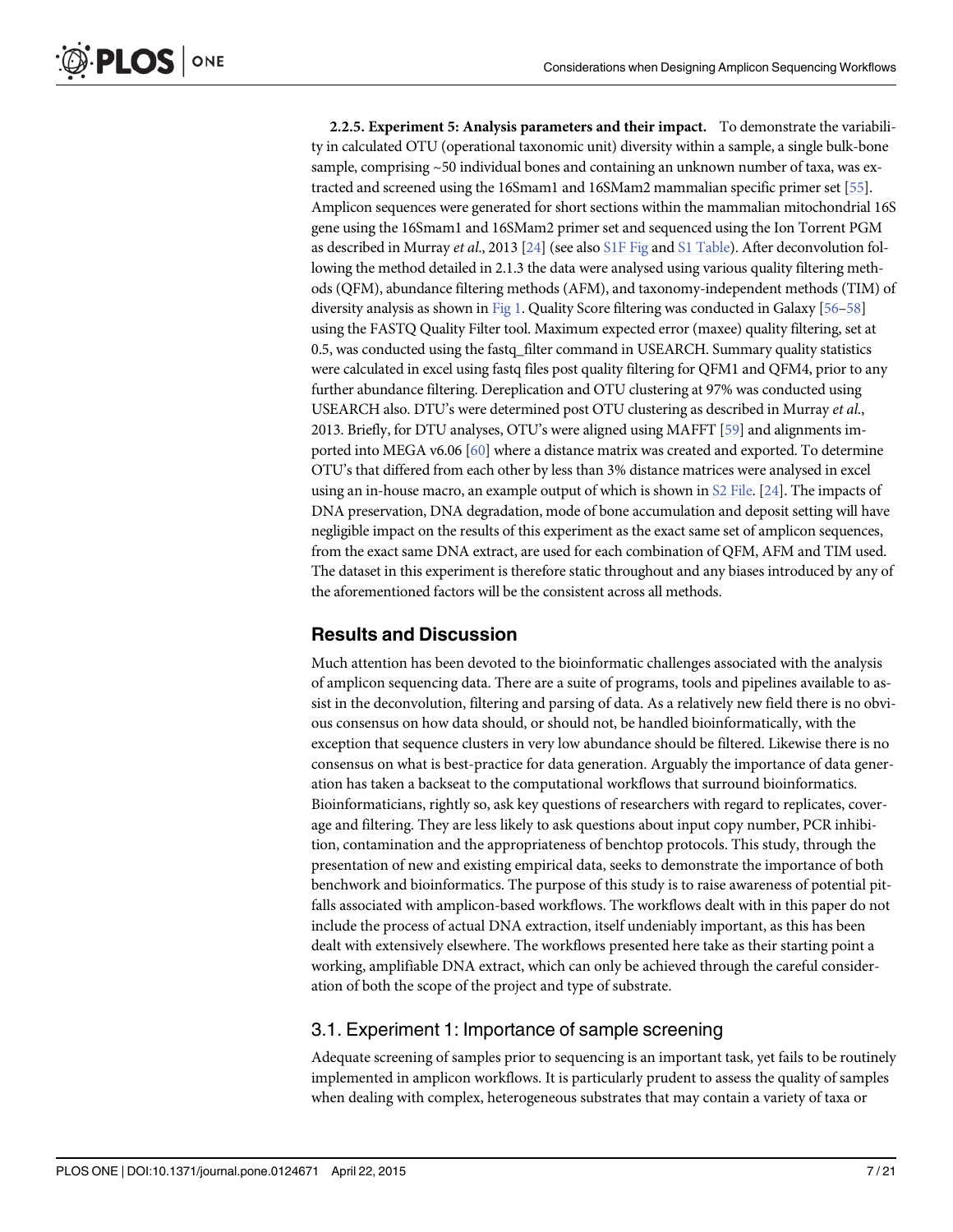<span id="page-7-0"></span>when examining samples that may contain highly degraded or low copy number DNA. There are arguably two primary factors that should be considered when evaluating samples for sequencing: the extent of inhibition, and the number of target input DNA template molecules used in generating an amplicon sequencing library. Both inhibition and low template number can have a negative impact upon the results obtained from amplicon sequencing workflows and failure to account for both can exacerbate other biases associated with amplicon sequencing. Common methods of screening samples include quantitative PCR (qPCR) and PCR endpoint assays such as gel electrophoresis or capillary electrophoresis (e.g. Agilent Bioanalyzer). The advantage of using qPCR over end-point electrophoresis lies in the fact that it is easy to determine whether or not a sample is inhibited through the analysis of the Cycle Threshold  $(C_T)$ values in a dilution series and the resultant curves. Traditional end-point assays such as electrophoresis are a blunt binary-state tool to assess inhibition and low-template samples; both will still produce bands on a gel (see gel image in Fig 2) or peaks on a Bioanalyzer trace. A case is not being made that samples should not be subjected to electrophoretic analysis, as this is a useful means for determining the presence of PCR artefacts. Rather, it would be practical to consider the additional use of qPCR or other similar methods of quantification (e.g. digital PCR), to assess the levels of inhibition and the absolute, or relative, number of target template molecules that are the input for amplicon sequencing workflows.

In a simple experiment involving the detection of two genera of fish, Sardinops (specifically S. sagax—Australian pilchard), in high abundance, and Engraulis (specifically E. australis-Australian anchovy), in low abundance, the effects of not being cognisant of inhibition or low DNA copy number are clearly demonstrated. When an appropriate working dilution exhibiting a sufficient number of input template copies and deemed free of inhibition (as determined by qPCR), was sequenced both fish species were detected in all PCR replicates, across two platforms (Fig 2, green line and shaded table). Furthermore, Sardinops was consistently detected as the fish species in the greater sequence abundance. In the case of the inhibited aliquot ( $Fig 2$ ,



[Fig 2. Q](#page-1-0)uantitative PCR and sequencing results of the sample screening assay. Quantitative PCR curves indicating the presence of DNA and the degree of inhibition (LEFT) with agarose gel electrophoresis clearly indicating the presence of DNA post amplification via means of strong bands (INSET ON GRAPH). Samples were subsequently sequenced and the percentage abundance of two fish genera is indicated, where, based on taxa-specific quantitative PCR results, Sardinops (specifically S. sagax—Australian pilchard) should be in the highest abundance, with Engraulis (specifically E. australis - Australian anchovy) being in the lowest abundance. (RIGHT).

doi:10.1371/journal.pone.0124671.g002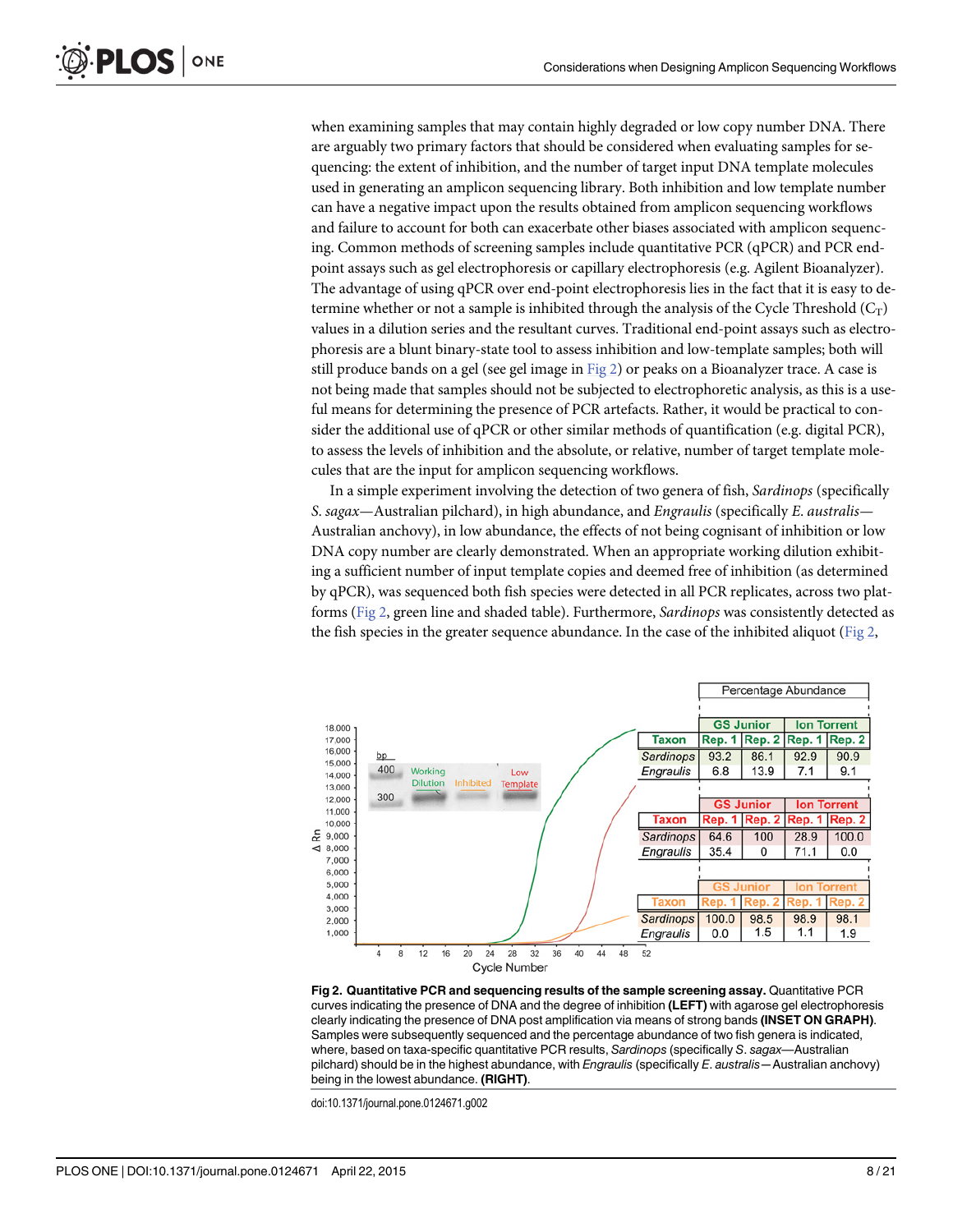<span id="page-8-0"></span>orange line and shaded table) Sardinops was detected in all replicates and across both platforms, however Engraulis was not, and in those instances where it was detected it was typically at abundances  $<$  1%. When the low-template sample dilutions ([Fig 2,](#page-7-0) red line and shaded table) were sequenced a similar pattern was observed, with again Sardinops being detected in all replicates and across both platforms and *Engraulis* being detected in only a few (see [\[4\]](#page-16-0) for a further example of the non-detection across multiple replicates of a target species known to be in a sample). In this instance, the abundances were vastly different between the replicates and in one instance Engraulis appeared to be the fish species in the highest abundance.

The inclusion of PCR and/or sequencing replicates is without doubt an important aspect of any amplicon workflow serving to improve confidence and reliability in data interpretation ([[61,62](#page-19-0)] although see [[63](#page-19-0)]). Efforts have been made to determine the optimum level of PCR replicates, but it is acknowledged that the degree of replication required is dependent on the complexity of the sample in question and the objective of the study [\[61\]](#page-19-0). Additionally, it is also clear that simply increasing the depth of sequencing does not necessarily translate into an increased ability to detect low abundant taxa. In this study the increase in sequence depth afforded by the Ion Torrent did not improve Engraulis detection success. Arguably an extremely important, yet somewhat overlooked, aspect in generating an accurate species profile contained within any given sample is paying close attention to template input amount and quality, i.e. the level of amplifiable DNA and the degree of inhibition. This is becoming increasingly important as research efforts are moving towards quantitative interpretations of sequence abundance. Simply replicating PCRs using poor quality extracts is a blunt means of increasing the fidelity of amplicon sequence data.

It is acknowledged that PCR bias can greatly skew amplicon sequencing workflows [\[64](#page-19-0)–[66\]](#page-19-0), this is especially true when little or no attention is paid to input template amount or a sample's amplifiable limits. Although only a small-scale experiment, the above serves to illustrate the importance of screening samples prior to sequencing [\(Fig 2](#page-7-0)). Amplicon sequencing results can clearly be obtained with low-template and inhibited samples but the reproducibility of these results is questionable: even more so if they are subsequently used in weighted analyses. Even when not interested in the relative abundance of taxa, OTUs or sequence variants, it is still nonetheless useful to screen samples for inhibition and low template amounts, as both of which can increase the possibility of false negatives. Whilst the absence of something in a sample can never truly be proven, being aware of the level of inhibition inherent within a sample or an estimate (however crude) of relative input can greatly improve the confidence surrounding presence, possible absence and/or abundance conclusions based off amplicon data. A common theme in the literature, including work by the authors, is to report the number of amplicon sequence reads obtained, but in reality a much more useful metric is to state the relative or absolute number of target templates provided to the reaction per replicate. In other words sequencing coverage is often a meaningless statistic—a PCR reaction that starts off a single molecule being the case in point. An increase in the use and reporting of quantitative data in amplicon workflows using qPCR or digital PCR can only assist in data fidelity and meaningful downstream analyses.

# 3.2. Experiment 2: Assessing the amplicon target region

Irrespective of the gene region chosen for investigation it is advisable to be aware of the composition of that region. This holds true especially for methods that rely on a small amount of data from the target region to infer conclusions, such as SNP data or taxonomic assignments between closely related taxa based off a few nucleotides. The primary reason for such attention is due to the fact that not all gene regions are "created" equal. Some gene regions can be more prone to error due to the occurrence of homopolymer stretches or secondary structures within the target area, particularly when dealing with 454 or Ion Torrent data. There are also well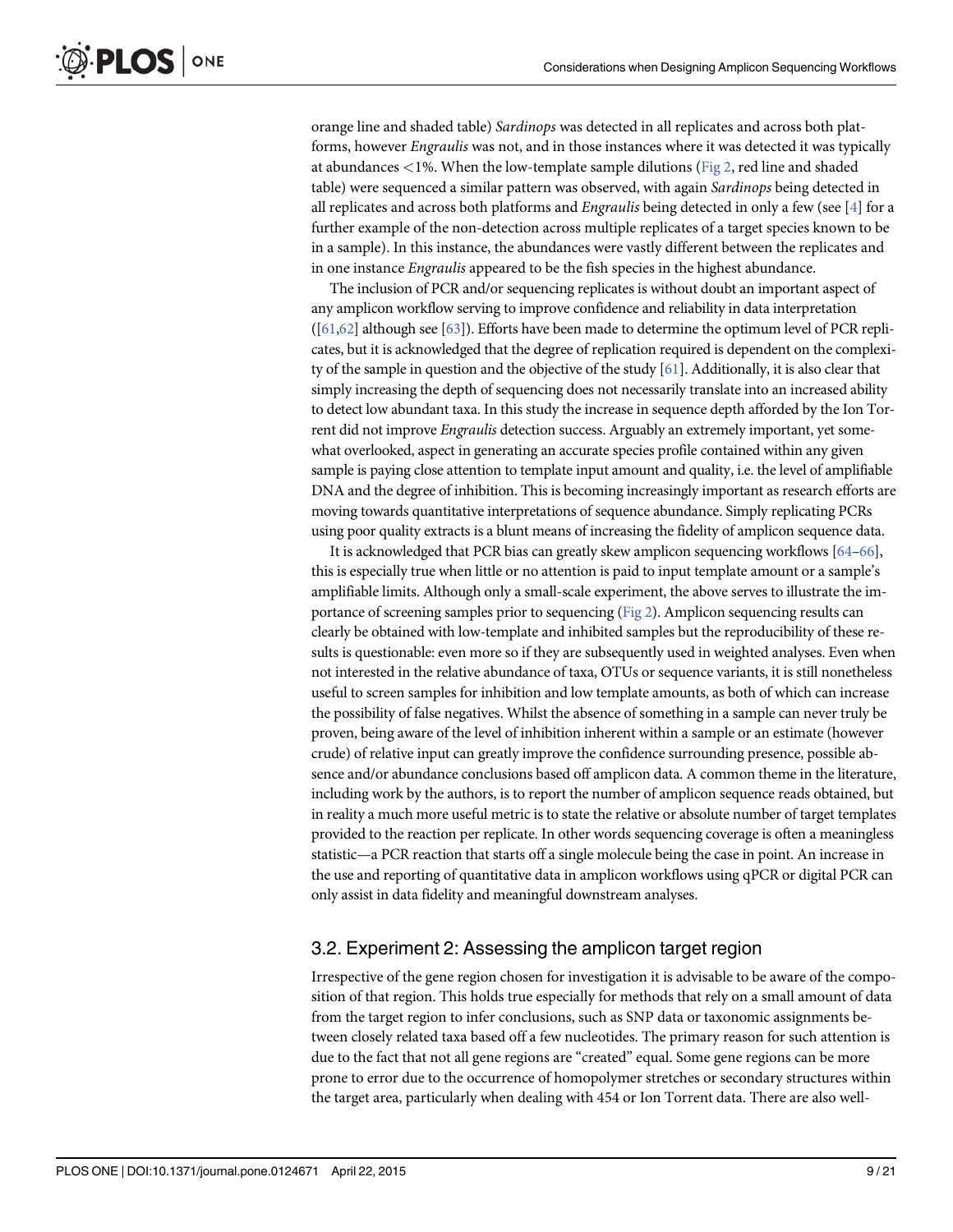<span id="page-9-0"></span>recognised issues with quality and fidelity when dealing with target regions that are GC rich  $[67–70]$  $[67–70]$  $[67–70]$ . Both of these issues are in addition to the typical drop off in sequence quality and increase in potential error observed towards the sequencing length limitations of any given platform. The error rate, in addition to the quality of an amplicon sequence, is not uniform across the length of itself ([Fig 3\)](#page-10-0) nor is there necessarily a common error rate across different amplicon targets. Also worth noting is the potential for error rates to fluctuate between runs on the same platform on the same control DNA.

Some amplicon regions will undoubtedly sequence better than others due to the presence or absence of homopolymer regions and the complexity of the base composition. Rather than relying on generic error rates reported by the manufacturers or in the literature in the case of amplicons it is preferable to determine the error rate for the target region. In a small-scale experiment where single source samples for multiple bird species were sequenced, the error profile of the chosen  $\sim$ 250 bp target region of the 12S gene can be seen ([Fig 3\)](#page-10-0). It is evident that on both platforms the overall error varies slightly from species to species, yet a much greater range of mean error rates is observed in the case of the Ion Torrent PGM relative to MiSeq sequencing ([Fig 3A](#page-10-0)). The variation in error rates observed across species is likely due to overall error rates associated with each platform. In addition to this it is observed that the percentage error for certain regions and specific bases far exceed the reported error rates cited for the platforms and in some cases, most notably with the Ion Torrent, certain regions recorded error rates as high as 7% (Fig [3B](#page-10-0) and [3C](#page-10-0)). Moreover, the increased error beyond that reported for the platform, and in some instances greater than 1%, often cited as a level used to eliminate erroneous sequences, is not solely confined to the 3' end of the amplicon read. In the case of the Ion Torrent an error rate of 13.5% was calculated just 80 bases into the amplicon read [\(Fig 3B](#page-10-0)). Although significantly lower error rates at specific bases and in specific regions was observed in the MiSeq, bases and regions recording error rates approaching the 1% mark were found mid-way through the amplicon. In both cases this is despite average error rates for those sub-sampled sequences being calculated as 0.48% for Ion Torrent and 0.21% for the MiSeq (Fig [3B](#page-10-0) and [3C\)](#page-10-0). The propensity for error is again highlighted in the case of the Ion Torrent whereby only 33.3% of sequences obtained for that sub-sample were contained within the highest unique cluster, which is alarming given that it is a single source sample, with theoretically only one possible sequence composition, yet two thirds of the sequences differed from the most common. Although the error profile for only one subsample for a single species (*C. lathami*) is shown for both the Ion Torrent and MiSeq in Fig  $3B$ and [3C](#page-10-0) a similar error profile was found across all species on both platforms.

When dealing with amplicon sequencing, determining not only the overall error rate for the target region but also calculating an error spectrum can have many benefits. In doing this, certain error "hot-spots" can be detected, and being aware of the presence of such areas can enable more informed decisions in relation to determining OTUs, calling SNPs and verifying taxonomic identifications. Having a good understanding of the composition of the chosen target region can also be of benefit. If the area of the amplicon that proves to be most informative is at the 3' end of the amplicon sequence for instance, it is possible to optimally position the direction of sequencing. The profile may also dictate if a paired end strategy is more appropriate. Single-source samples specific to the targeted gene region can also facilitate the monitoring of run-to-run variation in error rates specifically for the amplicon of choice.

Awareness of the error profile and composition of an amplicon gene region is an important consideration that can impact upon one's ability to taxonomically discriminate taxa. If an amplicon sequencing approach is adopted some of the biases associated with PCR and primer skews may also be minimised, or can at least be highlighted, by ensuring that the primer binds on all taxa of interest through the use of in silico bioinformatics [\[71\]](#page-19-0). It is also worth being aware of the fact that no primer is truly universal. It is therefore worthwhile to consider the use of a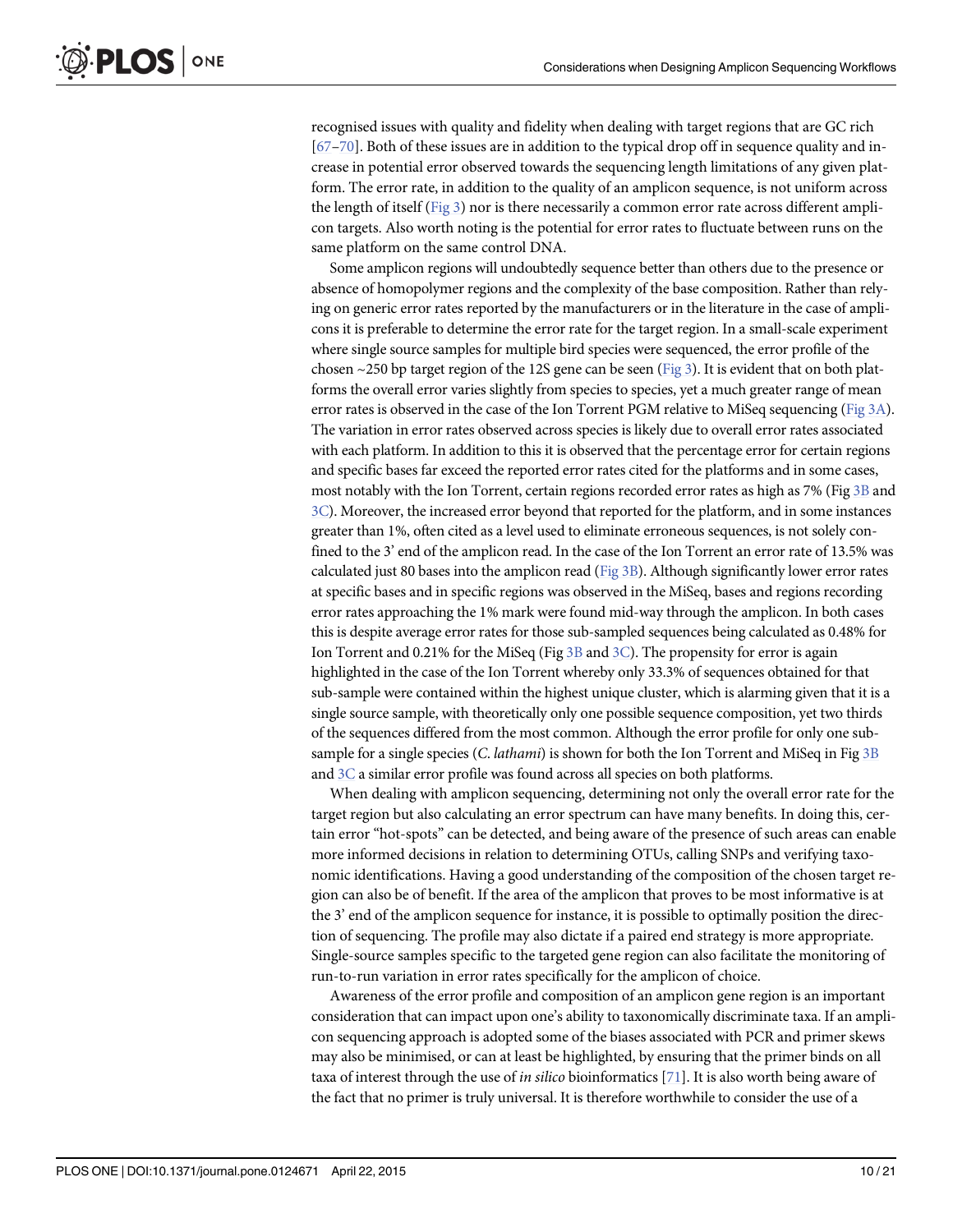<span id="page-10-0"></span>



[Fig 3. A](#page-1-0)verage sequencing error rates across a single amplicon region. Average sequencing error rates are shown for multiple bird species across the whole of a short 12S rRNA gene region (A). Additionally, the error profile across the gene region is shown for Calyptorhynchus lathami for both the Ion Torrent PGM (B) and MiSeq (C) with key. The error patterns observed were similar across all species sequenced. Error rates are shown across 5 bp segments and where error rates were above 1% for a single base this is indicated through the red circles.

doi:10.1371/journal.pone.0124671.g003

multi-locus approach especially given the current patchy state of reference databases where some taxa may be present for one gene region but not another [\[72](#page-19-0),[73](#page-19-0)]. Lastly, it is worth noting that just because a primer set is said to "work well" in one study (or because it is a currently accepted DNA barcode) it does not necessarily follow that it will also be fit for purpose in another study. This issue is clearly highlighted in the case of Australian mammals where the conventional barcode COI is wholly insufficient due to the poor representation of Australian marsupials and rodents for this gene in current databases such as GenBank or BOLD [\[24,](#page-17-0)[72,74\]](#page-19-0).

#### 3.3. Experiment 3: Importance of experimental controls

Once an appropriate target region(s) is selected and DNA extracts are screened for copy number and inhibition, decisions then turn to how best to build a library free of artefacts and contamination. The issue of contamination and artefact formation should always be considered when PCR is involved. Amplicon sequencing on 454, Illumina or Ion Torrent, always involves the manipulation of PCR products, thus workflows are susceptible to contamination. Amplicon sequencing workflows on current second generation platforms involve multiple rounds of PCR [\[75,76\]](#page-19-0), many published workflows utilise three rounds of PCR [[77](#page-20-0)–[80](#page-20-0)]: a primary PCR, an MID (Multiplex Identifier) tagging PCR (i.e. indexing) and then amplification within emulsions (454, Ion Torrent) or on a flow cell (Illumina). Unlike Sanger sequencing when low-level contaminants presented as a 'bumpy' baseline, HTS will show these as unambiguous sequences. In many respects high-throughput amplicon sequencing should be viewed as the "white-glove" test of laboratory cleanliness.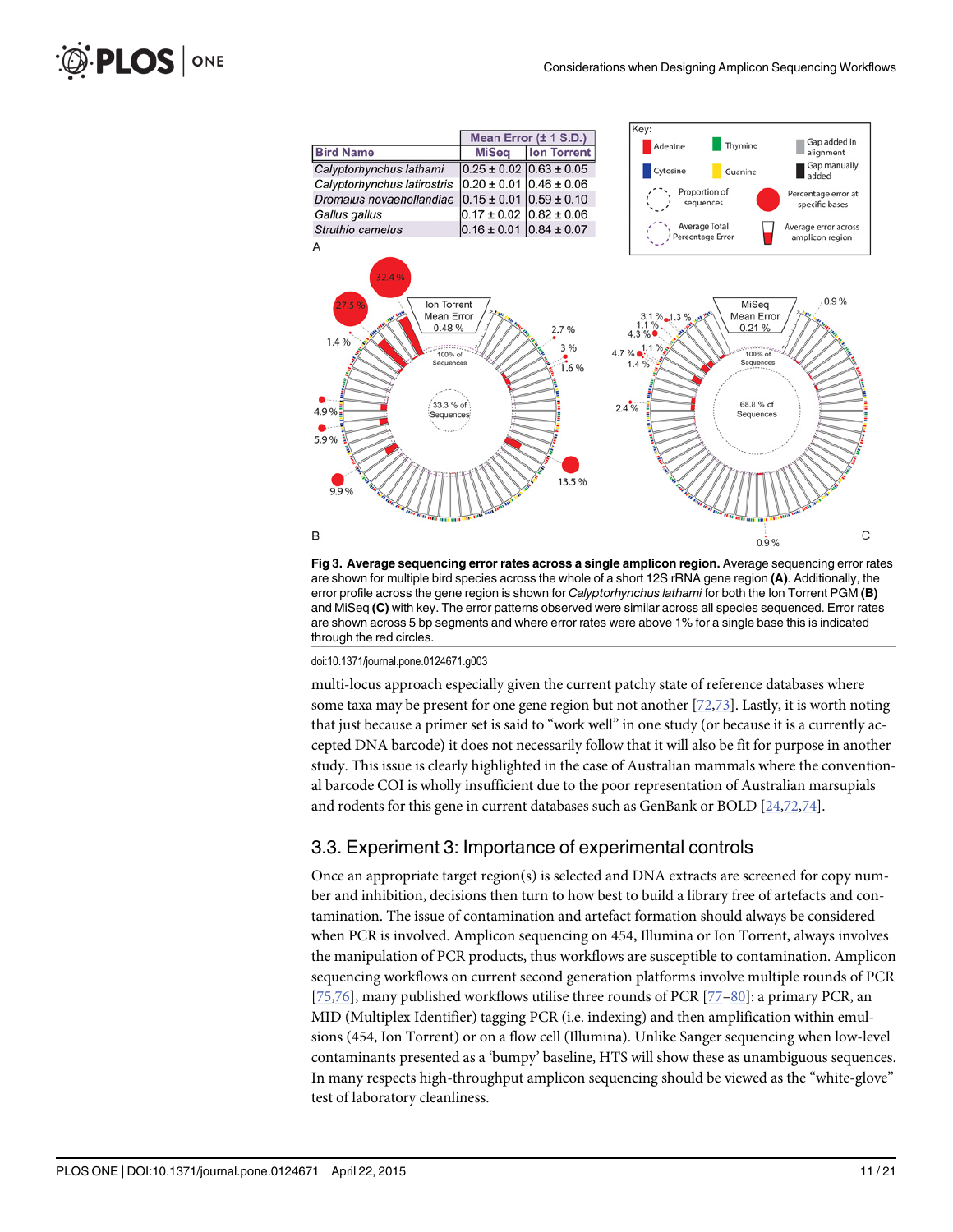<span id="page-11-0"></span>A major potential source of contamination is due to the handling of amplicon products post-PCR. Thus it is strongly recommended (where possible) to conduct pre-PCR and post-PCR work in independent, dedicated spaces or labs, preferably physically separated form each other. It is advisable to minimise the handling of untagged amplicon products as much as possible to prevent cross-contamination of samples. It is for this reason that methods such as nested- or hemi-nested PCR, reamplification, and ligation of 'sequencing adapter-MID tag' sequences to untagged amplicons can be problematic. Employing nested-PCR approaches to enrich for low abundant taxa may be more prone to contamination and/or artefactual sequences when compared to PCR-free targeted enrichment of amplicons.

It goes without saying that minimising contamination is essential in all studies where amplicon sequencing is used, especially those that seek to explore diversity in instances where it arises as a result of low-abundant taxa or variants  $[81,82]$  $[81,82]$ . The increased sequencing depth afforded by HTS should not be viewed as a means by which to "cut-through" potential contamination be it environmentally derived or otherwise. This is particularly true in scenarios where endogenous DNA is highly degraded or in low copy number, as is the case for ancient or environmental DNA, where modern or well-preserved DNA sequences will amplify more readily. The degree to which a sample has been contaminated cannot be known *a priori* and such contamination, especially environmentally derived, may not always be low-level. Increased sequencing depth, therefore, will do nothing to dilute the level of contaminant sequences, and neither will arbitrary cut-offs designed to remove low-abundant unique sequence clusters or OTUs. There is no substitute for environmental, extraction and PCR blank reaction controls. The failure to use controls can never be justified and nor can the failure to report the use of controls, even when they turn up negative results. Controls are the only true means by which it can be determined whether or not the fidelity of samples have been maintained throughout processing. Controls are seldom reported in papers using HTS [[83](#page-20-0)], especially in the fields of environmental DNA and microbial metagenomics. The lack of reporting of controls in bacterial metagenomics studies is alarming given the ubiquitous nature of bacteria. In the absence of such controls it is impossible to say what bacteria are endogenous to the samples collected or even the extent to which bacteria common to the environment contribute to the microbiome from which the sample was collected. This is particularly true when dealing with coarse taxonomic assignments at an ordinal or family level, not to mention when making claims about the presence, absence and/or abundance of OTUs. The importance of controls in bacterial metagenomics is clearly shown when considering that after OTU sequences present in control reactions conducted during bacterial profiling of hairs [[37](#page-18-0)] were removed the number of OTU sequences present in scalp hair samples dropped by  $\sim 60-70\%$  ([S2 Table\)](#page-16-0). Moreover, it is clear that this is not a simple case of PCR contamination arising from poor lab practice as the drop off for pubic hair, conducted within the same PCR plate was much lower at  $\sim$ 30% (see [S2 Table](#page-16-0) and [[37](#page-18-0)] for further details and also [[84\]](#page-20-0) for another example of using controls to filter sequences for contamination). High-throughput sequencing serves to hold up a magnifying glass to the laboratory practices of any lab that makes use of it. The depth at which a sample can be sequenced can result in even the lowest levels of contamination being revealed. This can be problematic where analyses and conclusions rely on low abundant sequences and the only assured means of retaining confidence in results and conclusions in these cases is through careful library preparation and considered data analysis. While it is easy to pick out common laboratory contaminants or aberrant sequences when such amplicons assign taxonomically to taxa not found in the study area, it is more difficult to account for cross-sample, environmental or laboratory contamination that closely resembles the taxa or sequence variants of interest.

The use of indexed (or MID tagged) primer sequences is not only useful in allowing the processing of multiple samples in parallel but it is also a convenient means by which to filter. This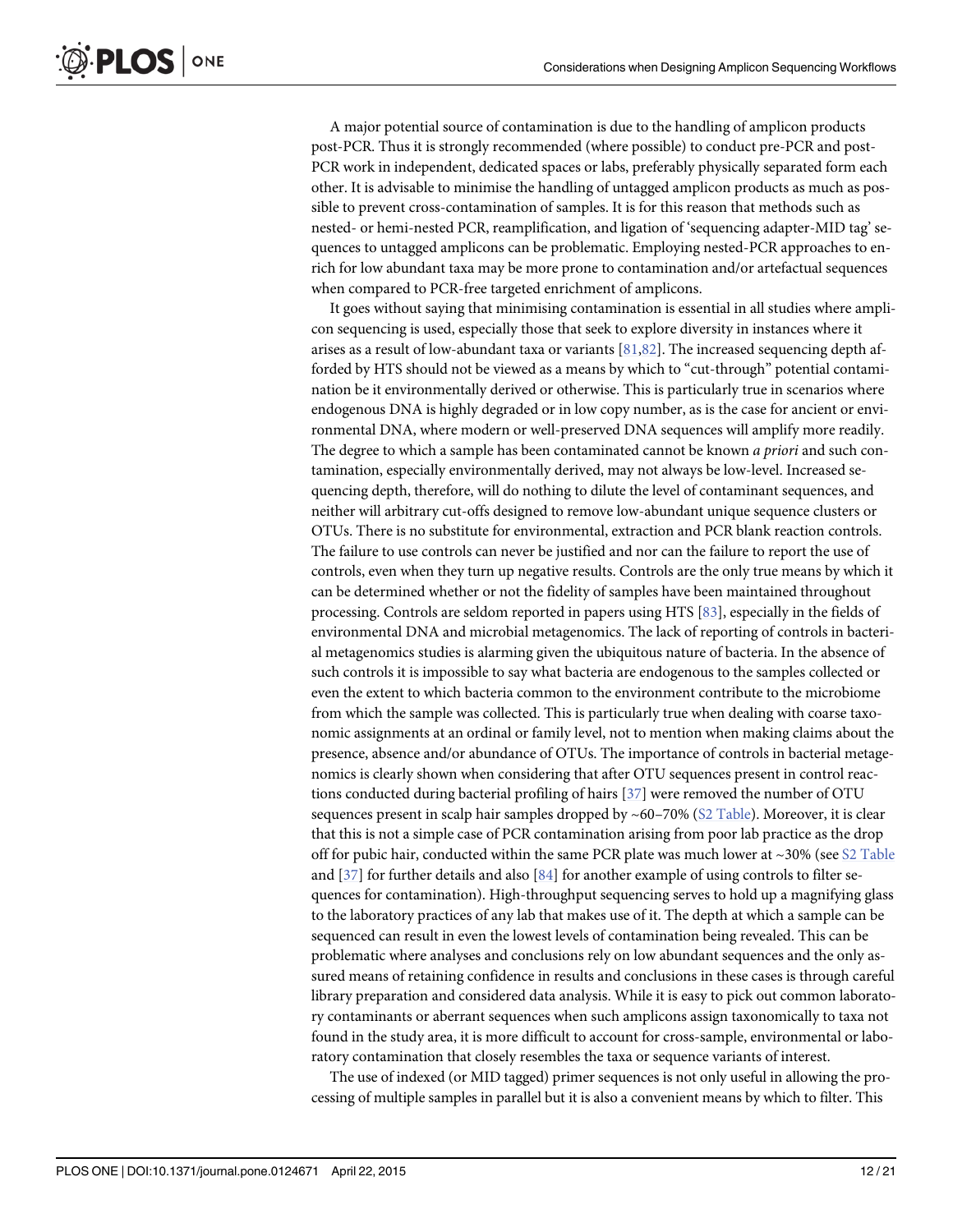<span id="page-12-0"></span>can be achieved by only allowing amplicon sequences with the exact MID tag to be used in further analyses. However, the use of the word "unique," and other related terms, with respect to these MID tags is slightly misleading as in reality MID tags are often recycled across many samples. This may prove problematic due to sample carry-over that is observed with some platforms or potential library contamination by means of aerosolised particles during library generation. The issues surrounding the possibility of sample carry-over is best illustrated when considering the first Ion Torrent PGM run that the authors of this paper outsourced to a sequencing facility where, when the data was analysed, 25 tags not used in the preparation of the amplicon library were detected, amounting to 0.02% of the total number of reads returned. Out of these 25 tags, if the tag that was present in the greatest abundance had been used in the experiment, approximately 1.2% of the reads belonging to the sample to which it was assigned could have been indistinguishable contamination. In this instance it was clear that the contamination might have arisen at the sequencing facility itself as none of the tags detected were ever used in the laboratory where the amplicon library was generated. This highlights an important issue when considering the outsourcing of DNA sequencing to other labs, commercial or otherwise. It may be necessary in future to provide statistics of run-to-run carry over and the timeframe between the re-use of tags when such a sequencing facility also generates the amplicon for sequencing. Numerous studies are now beginning to highlight the issue of contamination arising from the laboratory, reagents and commercial kits [\[82,85\]](#page-20-0). Anecdotally, researchers also talk about contaminating data from sequencing facilities but it is rarely, if ever, reported in the literature.

A simple strategy to limit issues associated with this is to increase the timeframe between the first use and subsequent re-use of an MID tag. While it is tempting when dealing with a small number of core loci to re-use a limited number of tags, such as those officially released by the platform manufacturers, it nonetheless increases the likelihood of contamination creeping in from run to run and building up over time. Expanding the number of MID tags used in a lab greatly reduces the potential of MID tag contamination with little extra cost. A further means of ensuring tag contamination is kept to a minimum is the use of differing MID tags at the 5' and 3' end of the amplicon sequences (see Section 2.1.2), which can also benefit in terms of data filtering to increase the likelihood of only high quality sequences being retained. Additionally, the use of different 5' and 3' MID tags on an amplicon greatly increases the number of possible combinations at a laboratory's disposal. Finally, the use of different 5' and 3' MID tagged amplicons may also help in the detection of chimeric sequences. The downside of a method such as this however is the cost associated with ordering primers; although this can be kept to a minimum by not ordering HPLC purified primers as synthesis errors are easily managed by postrun filtering. Moreover quality control validation by mass spectrometry is now commonplace and serves to minimise the likelihood of primers with high proportions of incorrect bases.

While some might argue that the purchase of MID tagged primers is expensive the counter argument is that so too is repeating runs where the researcher believes the data is compromised. In our lab six reads were detected of a Chinese herbal plant from one study [[36](#page-18-0)] that turned up in a palaeosediment sample from Australia. In this instance both samples shared the same MID tags despite being many runs apart. In sensitive applications the re-use of MID tags may be a false economy. Low-template samples necessitate sensitivity and single-use of tag combinations. This has the added benefit that each amplicon product generated is unique to the originating sample and contamination can be removed bioinformatically.

#### 3.4. Experiment 4: Library generation efficiency

The opening and closing of PCR-tubes or plates post-PCR and the handling of untagged amplicon products serve to increase the chances of untraceable contamination as a result of poor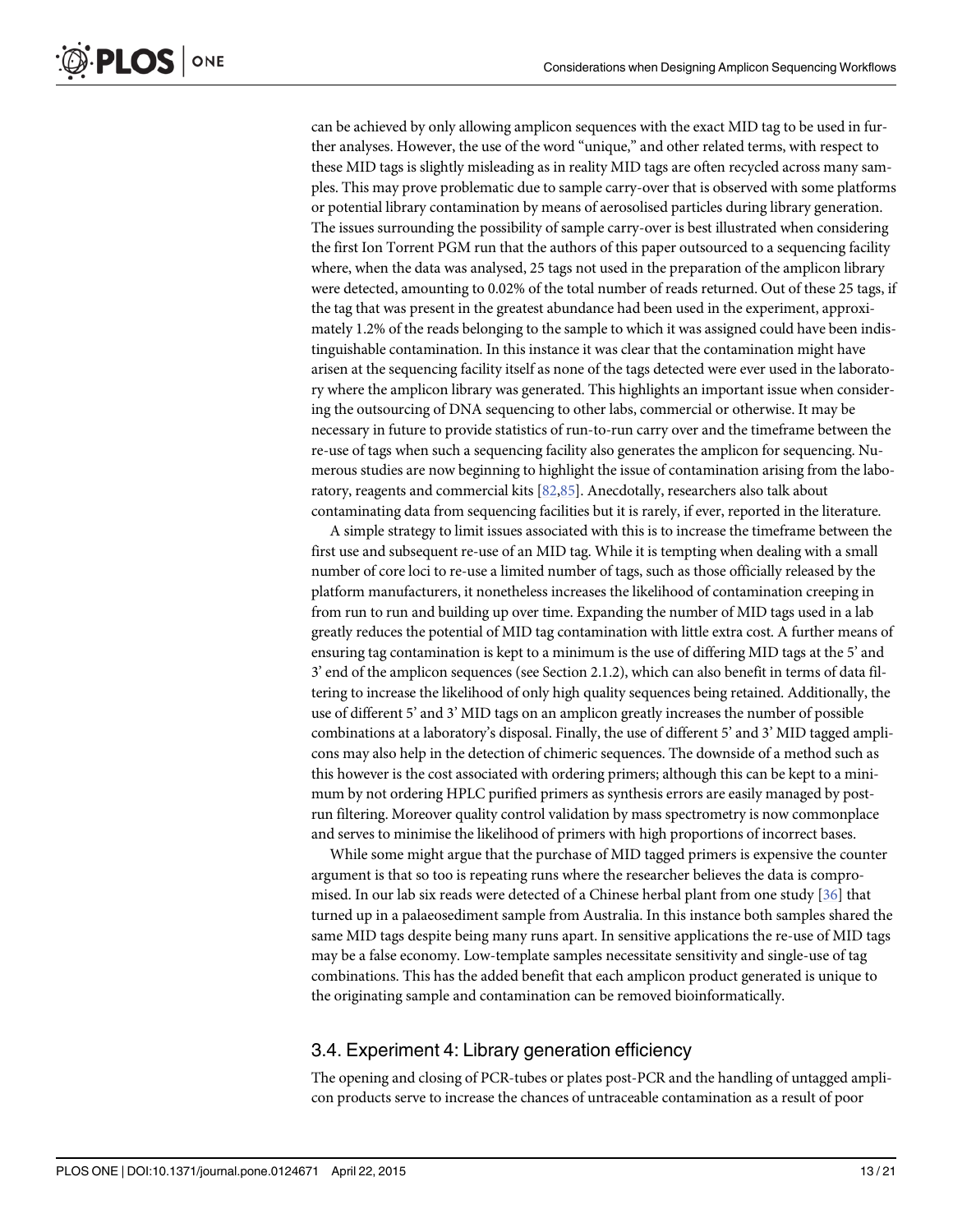laboratory technique or the release of aerosolised amplicons. It is for this reason that a single "full" fusion tagged TSP (see [S1E Fig\)](#page-15-0) PCR approach [\[21](#page-17-0)[,86\]](#page-20-0) or sequencing adapter ligation post-MID tagging [\[27\]](#page-17-0) via PCR method is preferable from the perspective of contamination control. The drawbacks associated with a "full" fusion tagged TSP PCR approach centre around a loss of PCR efficiency due to the long fusion primers required and also the problems sur-rounding primer-dimer. However, careful size selection can assist with dimer removal [\[87](#page-20-0)–[90](#page-20-0)]. The ligation of sequencing adapters post-MID tagging via PCR itself can be inefficient and may be biased towards the preferential ligation of certain amplicons or terminal bases. In some cases the efficiency drop-off associated with a "full" fusion tagged TSP approach can be mitigated through the use of the modular tagging of amplicons using a single PCR (MoTASP) method [\[21\]](#page-17-0) or by simply spiking in some standard non-fusion TSP into the PCR reaction containing "full" fusion tagged TSP (see  $S1E$ ). The latter showed generally modest efficiency improvements when compared to qPCR in the absence of spiking in standard non-fusion TSP, however the  $C_T$ value shifts in qPCR varied considerably for each platform ([S3 Table](#page-16-0)). Additionally, the spiking in of standard non-fusion TSP when using "full" fusion tagged TSP still showed a general increase in  $C_T$  values when compared to qPCR containing only standard non-fusion TSP, particularly in the case of the MiSeq [\(S3 Table\)](#page-16-0). Although the MoTASP method has been reported to

ried out and neither was a direct comparison of sequencing results [[21](#page-17-0)]. The use of a "full" fusion tagged TSP approach where a library is generated in a single step is theoretically the cleanest way to generate amplicon libraries. The downside to this is the drop in PCR efficiency discussed above. A common alternative pathway is a series of primary PCRs which are pooled and followed by a secondary PCR to amplify sequencing adapters and/or MID tags onto the target sequences. Notwithstanding the contamination risk inherent to this two-step approach it is also the source of inter-sample chimeras, presumably through incomplete extension and/or 'jumping' PCR [[91\]](#page-20-0). Practitioners need to carefully weigh the benefits and drawbacks of each library building method and be cognisant of how the method impacts on the conclusions they hope to draw from the resultant data.

improve PCR efficiency, it is unclear as to the extent this may be the case as qPCR was not car-

#### 3.5. Experiment 5: Analysis parameters and their impact

It is beyond the scope of this study to delve into the complexities of data analysis. It is however relevant to note that amplicon data can be analysed in many different ways, sometimes subtly so, that can result in quite dissimilar outcomes. It is also worth noting that analysis parameters are contingent on the benchwork component of amplicon sequencing workflows. To date there is no currently accepted best practice pipeline or approach to the analysis of amplicon sequencing output, although many do exist [\[28](#page-17-0)[,42,](#page-18-0)[92,93](#page-20-0)]. Nevertheless one of the few agreements on the way in which both shotgun and amplicon sequencing data is handled is the necessity to filter sequences for error and potential contamination in a manner that strikes a balance between overly relaxed and unnecessarily stringent filtering. The manner in which such filtering is done and the definitions associated with various processes along the filtering pipeline can have a marked impact on the final result. Naturally, the stringency and type of filtering method employed is both platform dependent and sensitive to the library building methodology.

The difficulty of analysing the diversity of samples whilst accounting for sequence quality, abundance and attempting a taxonomy-independent measure of analysis is illustrated in [Fig 4.](#page-14-0) Depending on the quality filtering method (QFM), abundance filtering method (AFM) and taxonomy-independent method (TIM) used (Figs  $1$  and  $4$ ) the number of taxonomic units detected varied between 3 and 22 operational taxonomic units (OTUs) or between 3 and 14 distance-based operational taxonomic units (DTUs)  $[24]$  $[24]$  $[24]$  [\(Fig 4\)](#page-14-0). In each case the minimum

<span id="page-13-0"></span>PLOS ONE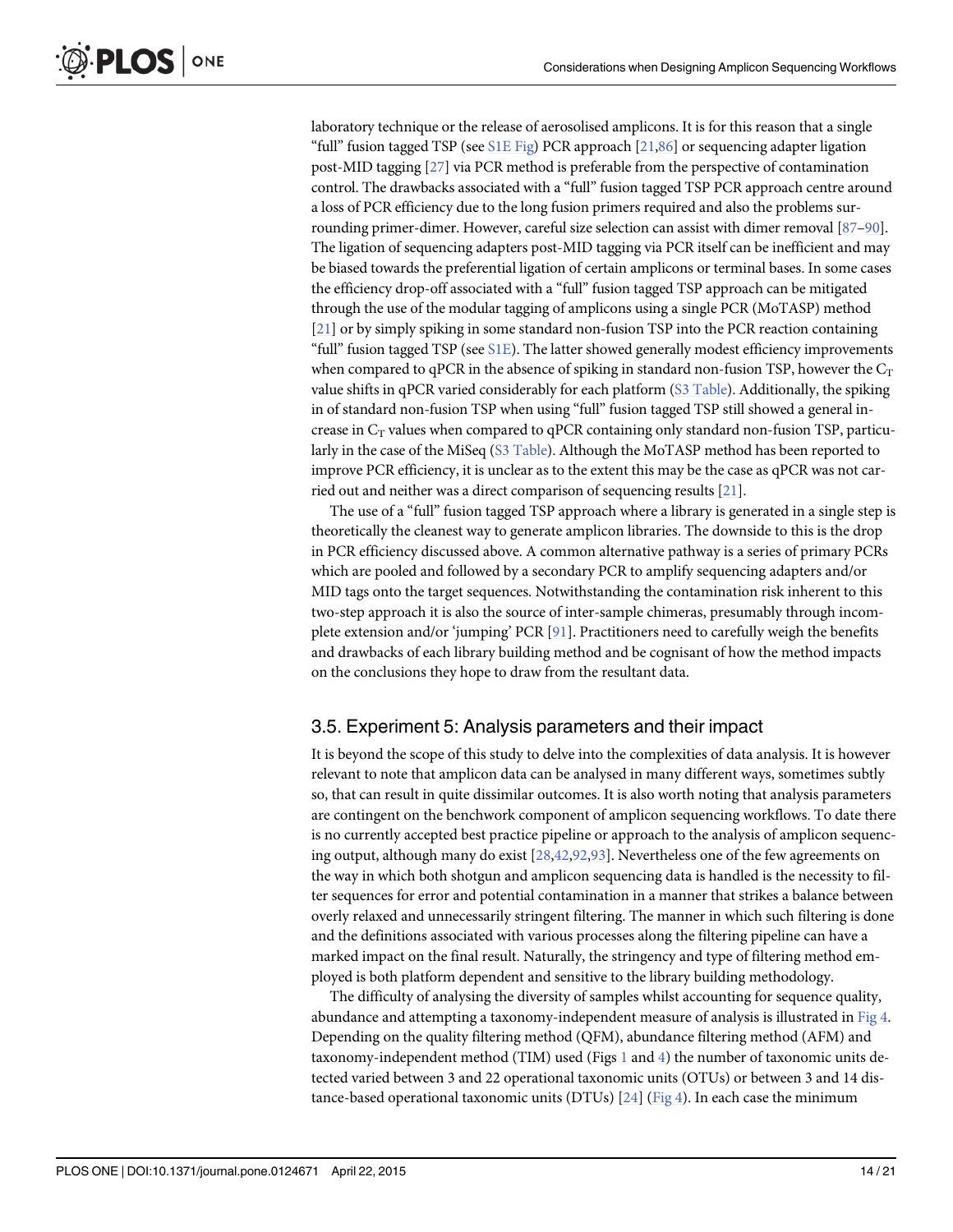<span id="page-14-0"></span>

[Fig 4. I](#page-1-0)mpact of analysis parameters on the numbers of taxonomic units obtained for a bulk-bone sample. A number of analysis parameters were used to analyse a complex mixture containing numerous taxa. Different quality and abundance filtering methods were used in addition to two taxonomy-independent measures of analysis, full definitions and explanations of which are in [Fig 1](#page-3-0). The spread in the numbers of taxonomic units obtained across the combinations of parameters chosen is seen. The radius of each semicircle represents the number of taxonomic units obtained given a set combination of the parameters used. The number of taxonomic units is also indicated above each semicircle. Each semicircle is proportional to all others. AFM—abundance filtering method; QFM—quality filtering method; TIM—taxonomyindependent method.

doi:10.1371/journal.pone.0124671.g004

average Quality Scores (Q-Scores) for all sequences post-filtering were well above the standard cut-off of Q15. Tellingly however, when considering QFM1 and QFM4 (see [Fig 1](#page-3-0) for definitions and also [S4 Table\)](#page-16-0) where individual bases below Q15 were permissible, a sizeable proportion of sequences contained bases below Q15 (57.0% and 42.3% respectively) and there was a noticeable percentage of bases below Q15 overall (2.6% and 0.9% respectively) [\(S4 Table\)](#page-16-0).

The use of Phred Q-Scores, as noted above, is one means by which to filter sequence data for error. Many papers, including those by the authors, make mention of how the data contained within has been filtered for quality, however, few make mention of how this is done thus making it difficult to reproduce data from the pipeline used. It is an open question as to what truly constitutes a high quality sequence. For instance, is it one where the average Q-Score across its length is  $>Q$ 20 or should it be a requirement that all bases within the sequence be at least Q15? Q-scores are also complicated by the fact that different platforms use different methods when generating Q-scores. An issue surrounding the use of a stringent Q-Score cut-off that all bases must meet is the fact that the Q-Score of a base is impacted by the Q-Scores of the bases immediately surrounding it. Homopolymers are generally areas of quite low quality and this low quality can extend for a number of bases beyond the homopolymer stretch itself. In an extreme example, a Q-score based filtering method might actively discard amplicon variants that contain homopolymer stretches in favour of those that do not, thereby warping the composition of the resultant data.

In addition to Q-score cut-offs, filtering of sequence reads below a certain abundance is often employed. This is often cited as an attempt to reduce the possibility of erroneous and artefactual sequences as well as to remove instances of low-level contamination. At times such an approach could be seen as the molecular biology equivalent of "sweeping the dirt under the carpet"—simply moving a baseline until one is happy with the data will ultimately reduce sensitivity and reduce transparency of data fidelity. As with Q-score quality filtering, abundance filtering can be performed in a variety of ways with no accepted definition of what should be classed as a low abundant grouping of sequences. Methods of abundance filtering vary from the removal of singletons only, to the use of, at times, arbitrary cut-offs or inferred cut-offs de-fining a low abundance cluster (see [Fig 1](#page-3-0) for examples and Fig 4 for impacts). The choice of an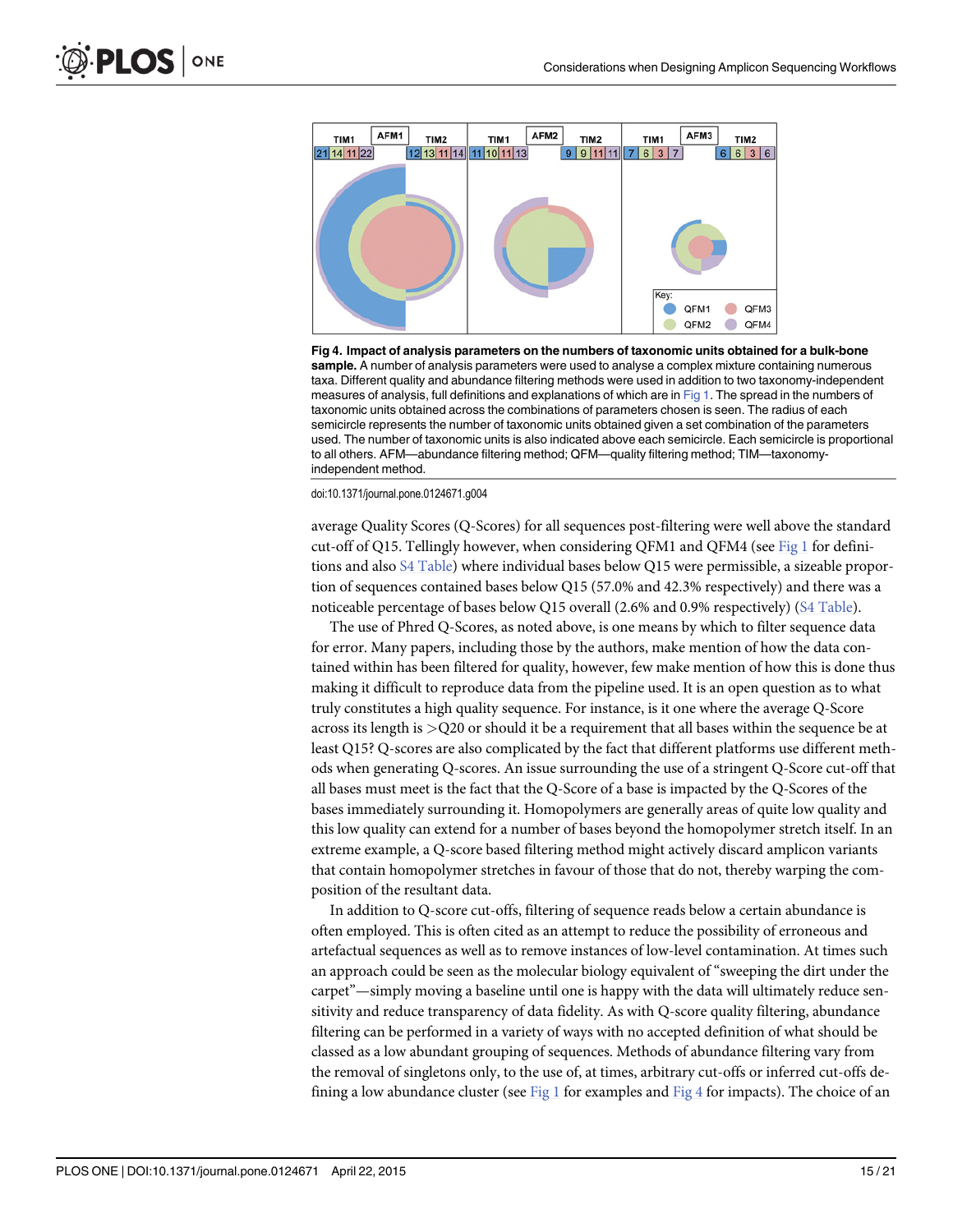<span id="page-15-0"></span>appropriate abundance filter is no easy task especially in cases where there is unequal sequencing depth that may necessitate the need for sample specific abundance filters.

The fluidity of the definition of a high quality sequence and what constitutes a low abun-dance cluster as well as the order in which filtering steps are performed (see [Fig 1](#page-3-0) for examples and [Fig 4](#page-14-0) for impact) can all combine to create a rather difficult analysis of the diversity of a sample when dealing with heterogeneous samples of unknown composition. This holds true not only when dealing with the abundance of sample constituents but also when dealing with presence and/or absence. These factors are exacerbated further when weighted analyses are employed. In reality there is no means by which to determine the "correct" number of OTUs within a sample. For instance, with regards to a pool of single-source bird samples containing a single sample of only one representative of the family Dromaiidae, Dromaius novaehollandiae (Emu), a total of four distinct OTUs were obtained post-filtering (data available from authors upon request). Also worth noting is the importance of ensuring samples are free of inhibition and have sufficient copy number of DNA when conducting OTU analyses that involves a requirement for a particular OTU to occur in a certain proportion of uniquely tagged replicates before it is accepted [[94](#page-20-0)]. If such a criterion were used in the two-fish screening assay ([Fig 2](#page-7-0)), the genus Engraulis would have been excluded at times as it only occurred in a single replicate in certain cases, even though its presence was confirmed using *Engraulis* specific primers. Notwithstanding the above, when used appropriately, OTUs can be a useful index for species diversity provided parameters are both transparent and consistent across samples and studies.

# Conclusion

It is proving to be the case in amplicon sequencing that a one-size-fits-all approach is ill-advised and unwise, due to differing budgets, scopes and end-goals. It is therefore not the aim of this article to call for definitive guidelines with regard to best practice when generating amplicon libraries or sequencing them, although a set of flexible reporting guidelines may be appropriate. It is hoped that this paper may instead prove to be a catalyst ultimately aiding in the development of robust amplicon sequencing workflows. The generation of amplicon data is easy, however the generation of high-fidelity data free of contamination, artefacts and appropriately analysed, is far more complex. It is important to be aware of the limitations of amplicon data and know that with the advances afforded by it there are many hurdles. It is imperative that more attention be paid to the processes involved in preparing amplicon libraries to limit some of the pitfalls highlighted in this paper. While published data can be analysed and re-analysed time and again, such as when reference databases improve, the library generation step is not as easily, quickly or cheaply repeated. It is widely acknowledged that amplicon sequencing will continue to play an important role across a wide range of applications. Taken together these data suggest that, in order to get the most out of amplicon datasets, careful attention should be paid to workflows at both benchtop and desktop.

# Supporting Information

[S1 Fig.](http://www.plosone.org/article/fetchSingleRepresentation.action?uri=info:doi/10.1371/journal.pone.0124671.s001) Schematics of the steps involved in each of the experiments performed. (PDF)

[S1 File.](http://www.plosone.org/article/fetchSingleRepresentation.action?uri=info:doi/10.1371/journal.pone.0124671.s002) Single-source bird error output example. (XLS)

[S2 File.](http://www.plosone.org/article/fetchSingleRepresentation.action?uri=info:doi/10.1371/journal.pone.0124671.s003) DTU calculation example. (XLS)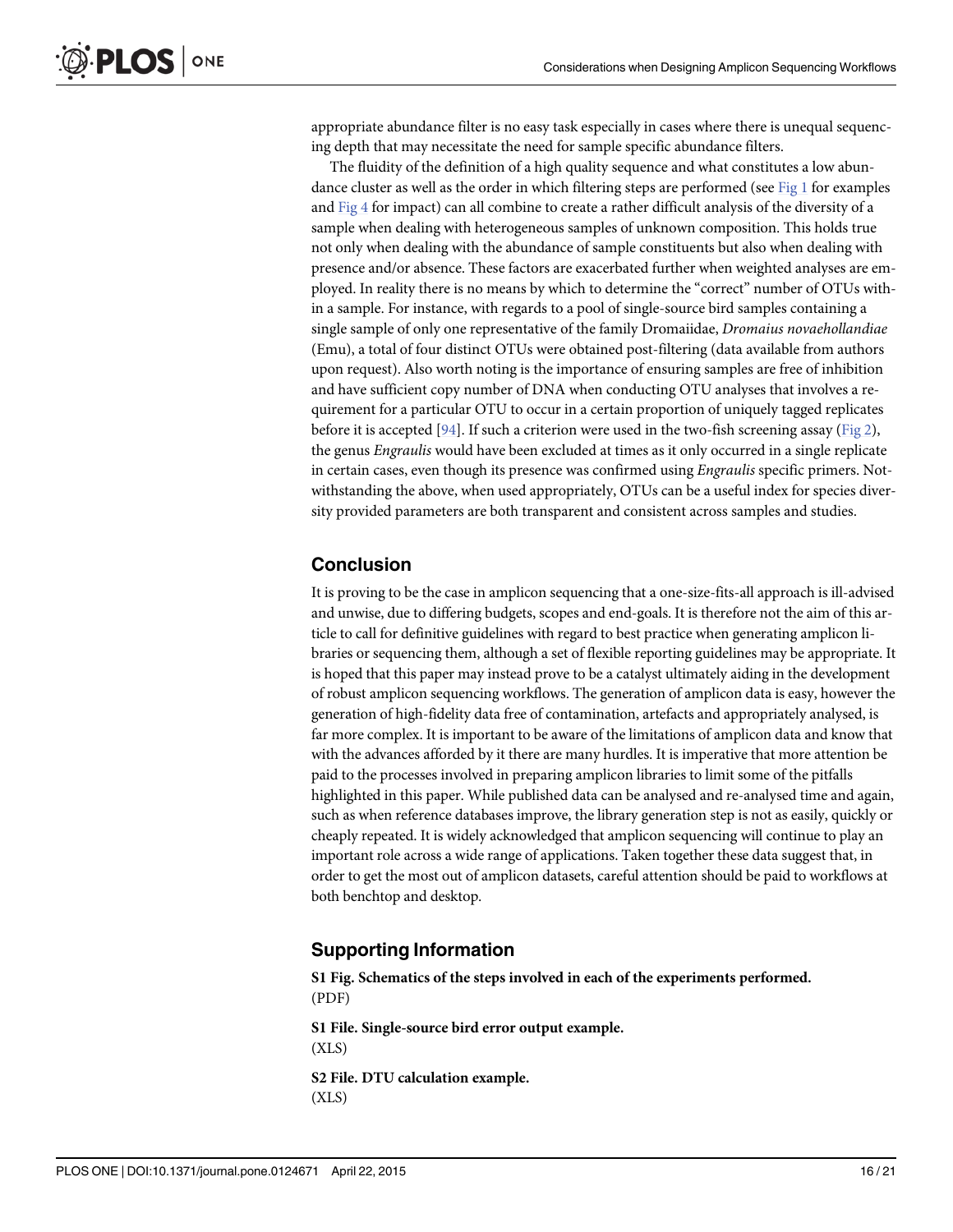<span id="page-16-0"></span>[S1 Table](http://www.plosone.org/article/fetchSingleRepresentation.action?uri=info:doi/10.1371/journal.pone.0124671.s004). Primer information. (PDF) [S2 Table](http://www.plosone.org/article/fetchSingleRepresentation.action?uri=info:doi/10.1371/journal.pone.0124671.s005). Proportion of sequences removed post control filtering. (PDF) [S3 Table](http://www.plosone.org/article/fetchSingleRepresentation.action?uri=info:doi/10.1371/journal.pone.0124671.s006). Cycle threshold value shifts when performing fusion tagged PCR. (PDF) [S4 Table](http://www.plosone.org/article/fetchSingleRepresentation.action?uri=info:doi/10.1371/journal.pone.0124671.s007). Summary quality statistics. (PDF)

# Acknowledgments

The authors acknowledge sequencing assistance from the State Agricultural Biotechnology Centre (SABC, Murdoch University, Perth, Australia), technical expertise and assistance during PGM experiments from staff at the LotteryWest State Biomedical Facility Genomics (Perth, Australia) in addition to the Centre for Comparative Genetics (Murdoch University, Perth, Australia) and iVEC for computational support. We would also like to thank the various members of the TrEnD Lab (Curtin University, Perth, Australia) and Centre for GeoGenetics (University of Copenhagen, Copenhagen, Denmark) for their varied contributions.

# Author Contributions

Conceived and designed the experiments: DCM MB. Performed the experiments: DCM MLC. Analyzed the data: DCM. Contributed reagents/materials/analysis tools: MB. Wrote the paper: DCM MB. Edited the manuscript: DCM MB MLC.

#### **References**

- [1.](#page-0-0) Thomas RK, Nickerson E, Simons JF, Janne PA, Tengs T, Yuza Y, et al. (2006) Sensitive mutation detection in heterogeneous cancer specimens by massively parallel picoliter reactor sequencing. Nat Med 12: 852–855. PMID: [16799556](http://www.ncbi.nlm.nih.gov/pubmed/16799556)
- [2.](#page-0-0) Andersen K, Bird KL, Rasmussen M, Haile J, Breuning-Madsen H, Kær KH, et al. (2011) Meta-barcoding of 'dirt' DNA from soil reflects vertebrate biodiversity. Molecular Ecology 21: 1966–1979. doi: [10.1111/j.](http://dx.doi.org/10.1111/j.1365-294X.2011.05261.x) [1365-294X.2011.05261.x](http://dx.doi.org/10.1111/j.1365-294X.2011.05261.x) PMID: [21917035](http://www.ncbi.nlm.nih.gov/pubmed/21917035)
- [3.](#page-1-0) Baird DJ, Hajibabaei M (2012) Biomonitoring 2.0: a new paradigm in ecosystem assessment made possible by next-generation DNA sequencing. Molecular Ecology 21: 2039–2044. PMID: [22590728](http://www.ncbi.nlm.nih.gov/pubmed/22590728)
- [4.](#page-8-0) Ficetola GF, Miaud C, Pompanon F, Taberlet P (2008) Species detection using environmental DNA from water samples. Biology Letters 4: 423–425. doi: [10.1098/rsbl.2008.0118](http://dx.doi.org/10.1098/rsbl.2008.0118) PMID: [18400683](http://www.ncbi.nlm.nih.gov/pubmed/18400683)
- [5.](#page-1-0) Shokralla S, Spall JL, Gibson JF, Hajibabaei M (2012) Next-generation sequencing technologies for environmental DNA research. Molecular Ecology 21: 1794–1805. doi: [10.1111/j.1365-294X.2012.05538.](http://dx.doi.org/10.1111/j.1365-294X.2012.05538.x) [x](http://dx.doi.org/10.1111/j.1365-294X.2012.05538.x) PMID: [22486820](http://www.ncbi.nlm.nih.gov/pubmed/22486820)
- [6.](#page-1-0) Taberlet P, Coissac E, Pompanon F, Brochmann C, Willerslev E (2012) Towards next-generation biodiversity assessment using DNA metabarcoding. Molecular Ecology 21: 2045–2050. doi: [10.1111/j.](http://dx.doi.org/10.1111/j.1365-294X.2012.05470.x) [1365-294X.2012.05470.x](http://dx.doi.org/10.1111/j.1365-294X.2012.05470.x) PMID: [22486824](http://www.ncbi.nlm.nih.gov/pubmed/22486824)
- [7.](#page-0-0) Thomsen PF, Kielgast JOS, Iversen LL, Wiuf C, Rasmussen M, Gilbert MTP, et al. (2012) Monitoring endangered freshwater biodiversity using environmental DNA. Molecular Ecology 21: 2565–2573. doi: [10.1111/j.1365-294X.2011.05418.x](http://dx.doi.org/10.1111/j.1365-294X.2011.05418.x) PMID: [22151771](http://www.ncbi.nlm.nih.gov/pubmed/22151771)
- [8.](#page-0-0) Deagle B, Chiaradia A, McInnes J, Jarman S (2010) Pyrosequencing faecal DNA to determine diet of little penguins: is what goes in what comes out? Conservation Genetics 11: 2039–2048.
- [9.](#page-1-0) Pompanon F, Deagle BE, Symondson WOC, Brown DS, Jarman SN, Taberlet P (2012) Who is eating what: diet assessment using next generation sequencing. Molecular Ecology 21: 1931-1950. doi: [10.](http://dx.doi.org/10.1111/j.1365-294X.2011.05403.x) [1111/j.1365-294X.2011.05403.x](http://dx.doi.org/10.1111/j.1365-294X.2011.05403.x) PMID: [22171763](http://www.ncbi.nlm.nih.gov/pubmed/22171763)
- 10. Burgar JM, Murray DC, Craig MD, Haile J, Houston J, Stokes V, et al. (2014) Who's for dinner? Highthroughput sequencing reveals bat dietary differentiation in a biodiversity hotspot where prey taxonomy is largely undescribed. Molecular Ecology 23: 3605-3617. doi: [10.1111/mec.12531](http://dx.doi.org/10.1111/mec.12531) PMID: [24118181](http://www.ncbi.nlm.nih.gov/pubmed/24118181)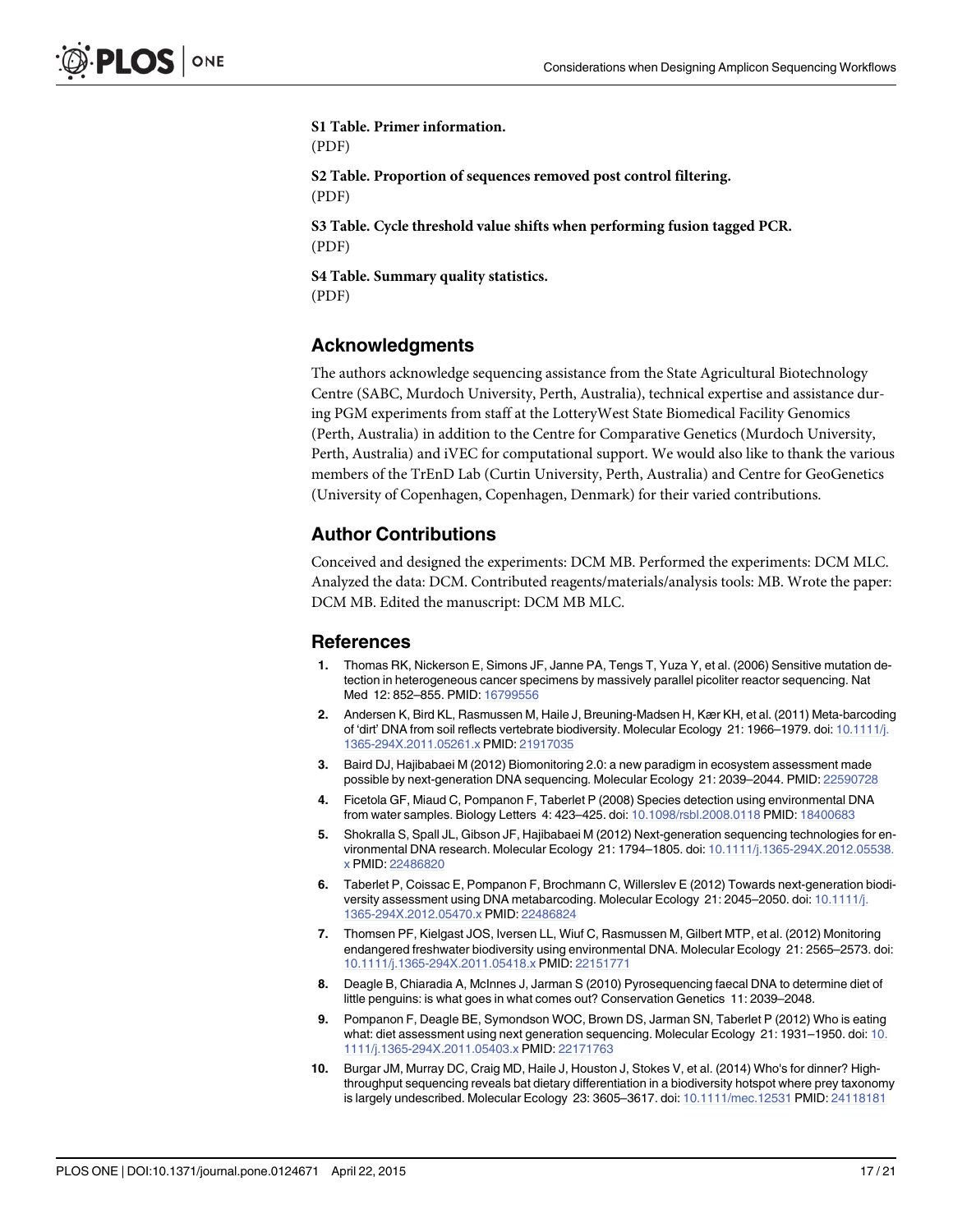- <span id="page-17-0"></span>11. Bohmann K, Monadjem A, Lehmkuhl Noer C, Rasmussen M, Zeale MRK, Clare E, et al. (2011) Molecular Diet Analysis of Two African Free-Tailed Bats (Molossidae) Using High Throughput Sequencing. PLoS ONE 6: e21441. doi: [10.1371/journal.pone.0021441](http://dx.doi.org/10.1371/journal.pone.0021441) PMID: [21731749](http://www.ncbi.nlm.nih.gov/pubmed/21731749)
- 12. Razgour O, Clare EL, Zeale MRK, Hanmer J, Schnell IB, Rasmussen M, et al. (2011) High-throughput sequencing offers insight into mechanisms of resource partitioning in cryptic bat species. Ecology and Evolution 1: 556–570. doi: [10.1002/ece3.49](http://dx.doi.org/10.1002/ece3.49) PMID: [22393522](http://www.ncbi.nlm.nih.gov/pubmed/22393522)
- [13.](#page-0-0) Quéméré E, Hibert F, Miquel C, Lhuillier E, Rasolondraibe E, Champeau J, et al. (2013) A DNA Metabarcoding Study of a Primate Dietary Diversity and Plasticity across Its Entire Fragmented Range. PLoS ONE 8: e58971. doi: [10.1371/journal.pone.0058971](http://dx.doi.org/10.1371/journal.pone.0058971) PMID: [23527060](http://www.ncbi.nlm.nih.gov/pubmed/23527060)
- [14.](#page-0-0) Ding T, Schloss PD (2014) Dynamics and associations of microbial community types across the human body. Nature 509: 357–360. doi: [10.1038/nature13178](http://dx.doi.org/10.1038/nature13178) PMID: [24739969](http://www.ncbi.nlm.nih.gov/pubmed/24739969)
- 15. Mason OU, Scott NM, Gonzalez A, Robbins-Pianka A, Balum J, Kimbrel J, et al. (2014) Metagenomics reveals sediment microbial community response to Deepwater Horizon oil spill. ISME J 8: 1464–1475. doi: [10.1038/ismej.2013.254](http://dx.doi.org/10.1038/ismej.2013.254) PMID: [24451203](http://www.ncbi.nlm.nih.gov/pubmed/24451203)
- 16. Consortium THMP (2012) Structure, function and diversity of the healthy human microbiome. Nature 486: 207–214. doi: [10.1038/nature11234](http://dx.doi.org/10.1038/nature11234) PMID: [22699609](http://www.ncbi.nlm.nih.gov/pubmed/22699609)
- 17. Meadow JF, Bateman AC, Herkert KM, O'Connor TK, Green JL (2013) Significant changes in the skin microbiome mediated by the sport of roller derby. PeerJ 1: e53. doi: [10.7717/peerj.53](http://dx.doi.org/10.7717/peerj.53) PMID: [23638391](http://www.ncbi.nlm.nih.gov/pubmed/23638391)
- 18. Fierer N, Lauber CL, Zhou N, McDonald D, Costello EK, Knight R (2010) Forensic identification using skin bacterial communities. Proceedings of the National Academy of Sciences 107: 6477–6481. doi: [10.1073/pnas.1000162107](http://dx.doi.org/10.1073/pnas.1000162107) PMID: [20231444](http://www.ncbi.nlm.nih.gov/pubmed/20231444)
- 19. Sun B, Wang F, Jiang Y, Li Y, Dong Z, Li Z, et al. (2014) A long-term field experiment of soil transplantation demonstrating the role of contemporary geographic separation in shaping soil microbial community structure. Ecology and Evolution 4: 1073–1087. doi: [10.1002/ece3.1006](http://dx.doi.org/10.1002/ece3.1006) PMID: [24772284](http://www.ncbi.nlm.nih.gov/pubmed/24772284)
- [20.](#page-0-0) Liu J, Sui Y, Yu Z, Shi Y, Chu H, Jin J, et al. (2014) High throughput sequencing analysis of biogeographical distribution of bacterial communities in the black soils of northeast China. Soil Biology and Biochemistry 70: 113–122.
- [21.](#page-1-0) Clarke LJ, Czechowski P, Soubrier J, Stevens MI, Cooper A (2014) Modular tagging of amplicons using a single PCR for high-throughput sequencing. Molecular Ecology Resources 14: 117–121. doi: [10.](http://dx.doi.org/10.1111/1755-0998.12162) [1111/1755-0998.12162](http://dx.doi.org/10.1111/1755-0998.12162) PMID: [24028345](http://www.ncbi.nlm.nih.gov/pubmed/24028345)
- 22. Ekblom R, Galindo G (2011) Applications of next generation sequencing in molecular ecology of nonmodel organisms. Heredity 107: 1–15. doi: [10.1038/hdy.2010.152](http://dx.doi.org/10.1038/hdy.2010.152) PMID: [21139633](http://www.ncbi.nlm.nih.gov/pubmed/21139633)
- 23. Kircher M, Kelso J (2010) High-throughput DNA sequencing—concepts and limitations. BioEssays 32: 524–536. doi: [10.1002/bies.200900181](http://dx.doi.org/10.1002/bies.200900181) PMID: [20486139](http://www.ncbi.nlm.nih.gov/pubmed/20486139)
- [24.](#page-1-0) Murray DC, Haile J, Dortch J, White NE, Haouchar D, Bellgard MI, et al. (2013) Scrapheap Challenge: A novel bulk-bone metabarcoding method to investigate ancient DNA in faunal assemblages. Sci Rep 3.
- [25.](#page-1-0) Loman NJ, Misra RV, Dallman TJ, Constantinidou C, Gharbia SE, Wain J, et al. (2012) Performance comparison of benchtop high-throughput sequencing platforms. Nature Biotechnology 30: 434–439. doi: [10.1038/nbt.2198](http://dx.doi.org/10.1038/nbt.2198) PMID: [22522955](http://www.ncbi.nlm.nih.gov/pubmed/22522955)
- [26.](#page-1-0) Quail MA, Smith M, Coupland P, Otto TD, Harris SR, Connor TR, et al. (2012) A tale of three next generation sequencing platforms: comparison of Ion Torrent, Pacific Biosciences and Illumina MiSeq sequencers. BMC Genomics 13: 341. doi: [10.1186/1471-2164-13-341](http://dx.doi.org/10.1186/1471-2164-13-341) PMID: [22827831](http://www.ncbi.nlm.nih.gov/pubmed/22827831)
- [27.](#page-1-0) Binladen J, Gilbert MTP, Bollback JP, Panitz F, Bendixen C, Nielsen R, et al. (2007) The use of coded PCR primers enables high-throughput sequencing of multiple homolog amplification products by 454 parallel sequencing. PLoS ONE 2: e197. PMID: [17299583](http://www.ncbi.nlm.nih.gov/pubmed/17299583)
- [28.](#page-13-0) Caporaso JG, Kuczynski J, Stombaugh J, Bittinger K, Bushman FD, Costello EK, et al. (2010) QIIME al-lows analysis of high-throughput community sequencing data. Nature Methods 7: 335–336. doi: [10.](http://dx.doi.org/10.1038/nmeth.f.303) [1038/nmeth.f.303](http://dx.doi.org/10.1038/nmeth.f.303) PMID: [20383131](http://www.ncbi.nlm.nih.gov/pubmed/20383131)
- 29. Faircloth BC, Glenn TC (2012) Not all sequence tags are created equal: Designing and validating se-quence identification tags robust to indels. PLoS ONE 7: e42543. doi: [10.1371/journal.pone.0042543](http://dx.doi.org/10.1371/journal.pone.0042543) PMID: [22900027](http://www.ncbi.nlm.nih.gov/pubmed/22900027)
- 30. Gonzalez A, Knight R (2012) Advancing analytical algorithms and pipelines for billions of microbial sequences. Current Opinion in Biotechnology 23: 64–71. doi: [10.1016/j.copbio.2011.11.028](http://dx.doi.org/10.1016/j.copbio.2011.11.028) PMID: [22172529](http://www.ncbi.nlm.nih.gov/pubmed/22172529)
- 31. Hamady M, Lozupone C, Knight R (2010) Fast UniFrac: facilitating high-throughput phylogenetic analyses of microbial communities including analysis of pyrosequencing and PhyloChip data. The ISME Journal 4: 17–27. doi: [10.1038/ismej.2009.97](http://dx.doi.org/10.1038/ismej.2009.97) PMID: [19710709](http://www.ncbi.nlm.nih.gov/pubmed/19710709)
- [32.](#page-4-0) Huson DH, Auch AF, Qi J, Schuster SC (2007) MEGAN analysis of metagenomic data. Genome Research 17: 377–386. PMID: [17255551](http://www.ncbi.nlm.nih.gov/pubmed/17255551)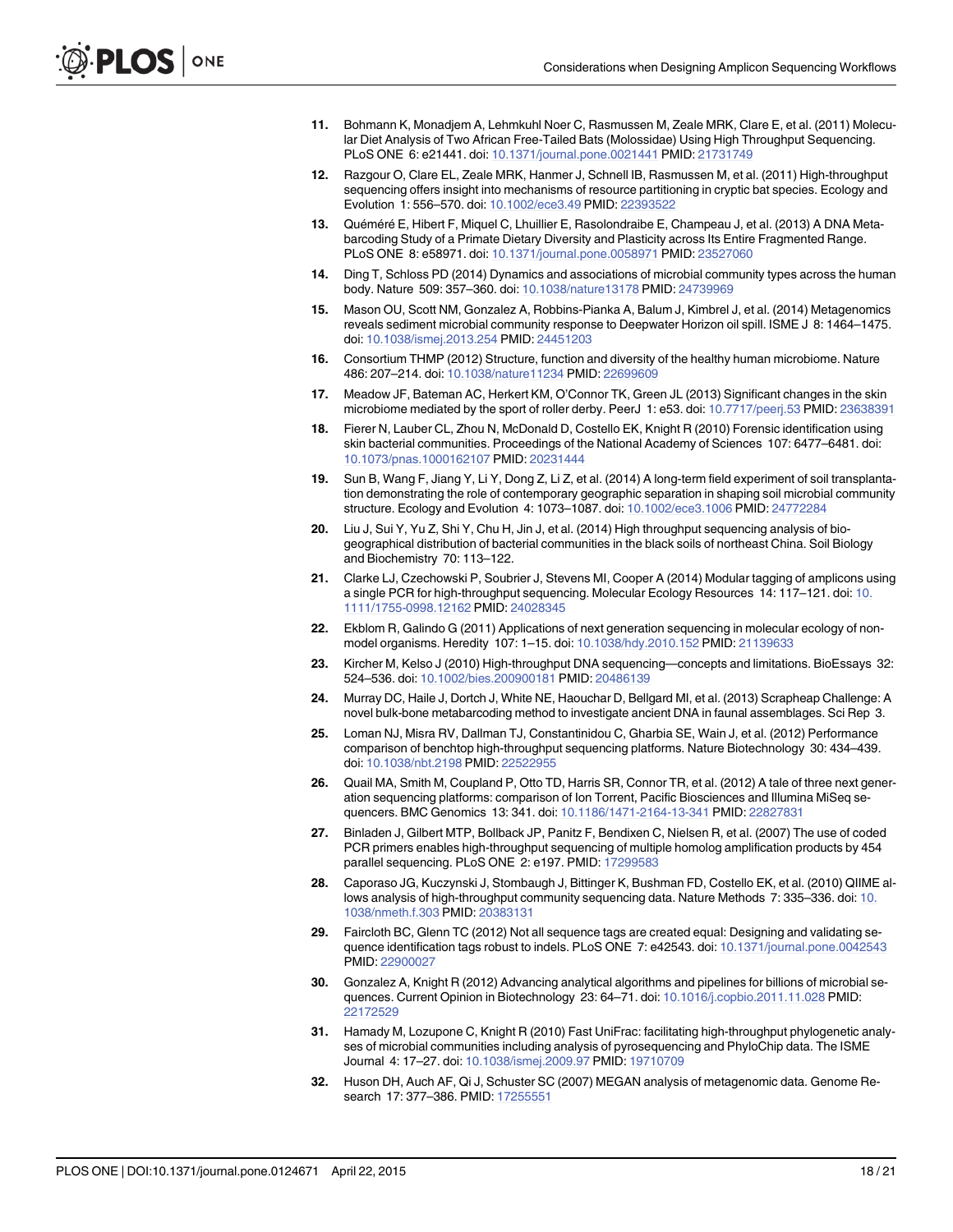- <span id="page-18-0"></span>[33.](#page-1-0) Quince C, Lanzen A, Davenport R, Turnbaugh P (2011) Removing noise from pyrosequenced amplicons. BMC Bioinformatics 12: 38. doi: [10.1186/1471-2105-12-38](http://dx.doi.org/10.1186/1471-2105-12-38) PMID: [21276213](http://www.ncbi.nlm.nih.gov/pubmed/21276213)
- [34.](#page-1-0) Bustin SA, Benes V, Garson JA, Hellemans J, Huggett J, Kubista M, et al. (2009) The MIQE Guidelines: Minimum Information for Publication of Quantitative Real-Time PCR Experiments. Clinical Chemistry 55: 611–622. doi: [10.1373/clinchem.2008.112797](http://dx.doi.org/10.1373/clinchem.2008.112797) PMID: [19246619](http://www.ncbi.nlm.nih.gov/pubmed/19246619)
- [35.](#page-2-0) Murray DC, Bunce M, Cannell BL, Oliver R, Houston J, White NE, et al. (2011) DNA-based faecal dietary analysis: A comparison of qPCR and High Throughput Sequencing approaches. PLoS One 6: e25776. doi: [10.1371/journal.pone.0025776](http://dx.doi.org/10.1371/journal.pone.0025776) PMID: [21998697](http://www.ncbi.nlm.nih.gov/pubmed/21998697)
- [36.](#page-5-0) Coghlan ML, Haile J, Houston J, Murray DC, White NE, Moolhuijzen P, et al. (2012) Deep Sequencing of Plant and Animal DNA Contained within Traditional Chinese Medicines Reveals Legality Issues and Health Safety Concerns. PLoS Genet 8: e1002657. doi: [10.1371/journal.pgen.1002657](http://dx.doi.org/10.1371/journal.pgen.1002657) PMID: [22511890](http://www.ncbi.nlm.nih.gov/pubmed/22511890)
- [37.](#page-5-0) Tridico SR, Murray DC, Addison J, Kirkbride KP, Bunce M (2014) The Application of Metagenomic Analyses of Human Hair Shafts in Forensic Investigations using Next Generation Sequencing: A qualitative assessment. Investigative Genetics 5: 16. doi: [10.1186/s13323-014-0016-5](http://dx.doi.org/10.1186/s13323-014-0016-5) PMID: [25516795](http://www.ncbi.nlm.nih.gov/pubmed/25516795)
- [38.](#page-2-0) White NE, Bunce M, Mawson PR, Dawson R, Saunders DA, Allentoft ME (2014) Identifying conservation units after large-scale land clearing: a spatio-temporal molecular survey of endangered white-tailed black cockatoos (Calyptorhynchus spp.). Diversity and Distributions 20: 1208–1220.
- [39.](#page-2-0) Bunce M, Oskam C, Allentoft M (2011) The use of quantitative real-time PCR in ancient DNA research. In: Shapiro B, Hofreiter M, editors. Ancient DNA: Methods and Protocols: Humana Press. pp. 121–132.
- [40.](#page-2-0) Roche (2009) Technical Bulletin: Amplicon fusion primer design guidelines for GS FLX Titanium series Lib-A chemistry. TCB No. 013–2009: 1–3. doi: [10.1038/ajg.2008.97](http://dx.doi.org/10.1038/ajg.2008.97) PMID: [19262518](http://www.ncbi.nlm.nih.gov/pubmed/19262518)
- [41.](#page-3-0) Drummond AJ, Ashton B, Buxton S, Cheung M, Cooper A, Duran C, et al. (2011) Geneious v7.1, created by Biomatters. Available: [http://www.geneious.com/.](http://www.geneious.com/)
- [42.](#page-3-0) Edgar RC (2010) Search and clustering orders of magnitude faster than BLAST. Bioinformatics 26: 2460–2461. doi: [10.1093/bioinformatics/btq461](http://dx.doi.org/10.1093/bioinformatics/btq461) PMID: [20709691](http://www.ncbi.nlm.nih.gov/pubmed/20709691)
- [43.](#page-3-0) Edgar RC (2013) UPARSE: highly accurate OTU sequences from microbial amplicon reads. Nat Meth 10: 996–998.
- [44.](#page-3-0) Edgar RC, Haas BJ, Clemente JC, Quince C, Knight R (2011) UCHIME improves sensitivity and speed of chimera detection. Bioinformatics 27: 2194–2200. doi: [10.1093/bioinformatics/btr381](http://dx.doi.org/10.1093/bioinformatics/btr381) PMID: [21700674](http://www.ncbi.nlm.nih.gov/pubmed/21700674)
- [45.](#page-3-0) Benson DA, Karsch-Mizrachi I, Lipman DJ, Ostell J, Wheeler DL (2006) GenBank. Nucleic Acids Research 34: D16–D20. PMID: [16381837](http://www.ncbi.nlm.nih.gov/pubmed/16381837)
- [46.](#page-3-0) Altschul SF, Gish W, Miller W, Myers EW, Lipman DJ (1990) Basic local alignment search tool. Journal of Molecular Biology 215: 403–410. PMID: [2231712](http://www.ncbi.nlm.nih.gov/pubmed/2231712)
- [47.](#page-3-0) Hunter AA, Macgregor AB, Szabo TO, Wellington CA, Bellgard MI (2012) Yabi: An online research environment for grid, high performance and cloud computing. Source Code for Biology and Medicine 7: 1. doi: [10.1186/1751-0473-7-1](http://dx.doi.org/10.1186/1751-0473-7-1) PMID: [22333270](http://www.ncbi.nlm.nih.gov/pubmed/22333270)
- [48.](#page-4-0) Deagle BE, Gales NJ, Evans K, Jarman SN, Robinson S, Trebilco R, et al. (2007) Studying Seabird Diet through Genetic Analysis of Faeces: A Case Study on Macaroni Penguins (Eudyptes chrysolophus). PLoS ONE 2: e831. PMID: [17786203](http://www.ncbi.nlm.nih.gov/pubmed/17786203)
- [49.](#page-4-0) Cooper A, Lalueza-Fox C, Anderson S, Rambaut A, Austin J, Ward R (2001) Complete mitochondrial genome sequences of two extinct moas clarify ratite evolution. Nature 409: 704–707. PMID: [11217857](http://www.ncbi.nlm.nih.gov/pubmed/11217857)
- [50.](#page-4-0) Cooper A (1994) DNA from Museum Specimens. In: Herrmann B, Hummel S, editors. Ancient DNA: Springer New York. pp. 149–165.
- [51.](#page-4-0) Edgar RC (2004) MUSCLE: multiple sequence alignment with high accuracy and high throughput. Nucleic Acids Research 32: 1792–1797. PMID: [15034147](http://www.ncbi.nlm.nih.gov/pubmed/15034147)
- [52.](#page-5-0) Turner S, Pryer KM, Miao VP, Palmer JD (1999) Investigating deep phylogenetic relationships among cyanobacteria and plastids by small subunit rRNA sequence analysis. J Eukaryot Microbiol 46: 327–338. PMID: [10461381](http://www.ncbi.nlm.nih.gov/pubmed/10461381)
- [53.](#page-5-0) Caporaso JG, Lauber CL, Walters WA, Berg-Lyons D, Lozupone CA, Turnbaugh PJ, et al. (2011) Global patterns of 16S rRNA diversity at a depth of millions of sequences per sample. Proceedings of the National Academy of Sciences 108: 4516–4522. doi: [10.1073/pnas.1000080107](http://dx.doi.org/10.1073/pnas.1000080107) PMID: [20534432](http://www.ncbi.nlm.nih.gov/pubmed/20534432)
- [54.](#page-5-0) Taberlet P, Coissac E, Pompanon F, Gielly L, Miquel C, Valentini A, et al. (2007) Power and limitations of the chloroplast trnL (UAA) intron for plant DNA barcoding. Nucleic Acids Research 35: e14. PMID: [17169982](http://www.ncbi.nlm.nih.gov/pubmed/17169982)
- [55.](#page-6-0) Taylor PG (1996) Reproducibility of ancient DNA sequences from extinct Pleistocene fauna. Molecular Biology and Evolution 13: 283–285. PMID: [8583902](http://www.ncbi.nlm.nih.gov/pubmed/8583902)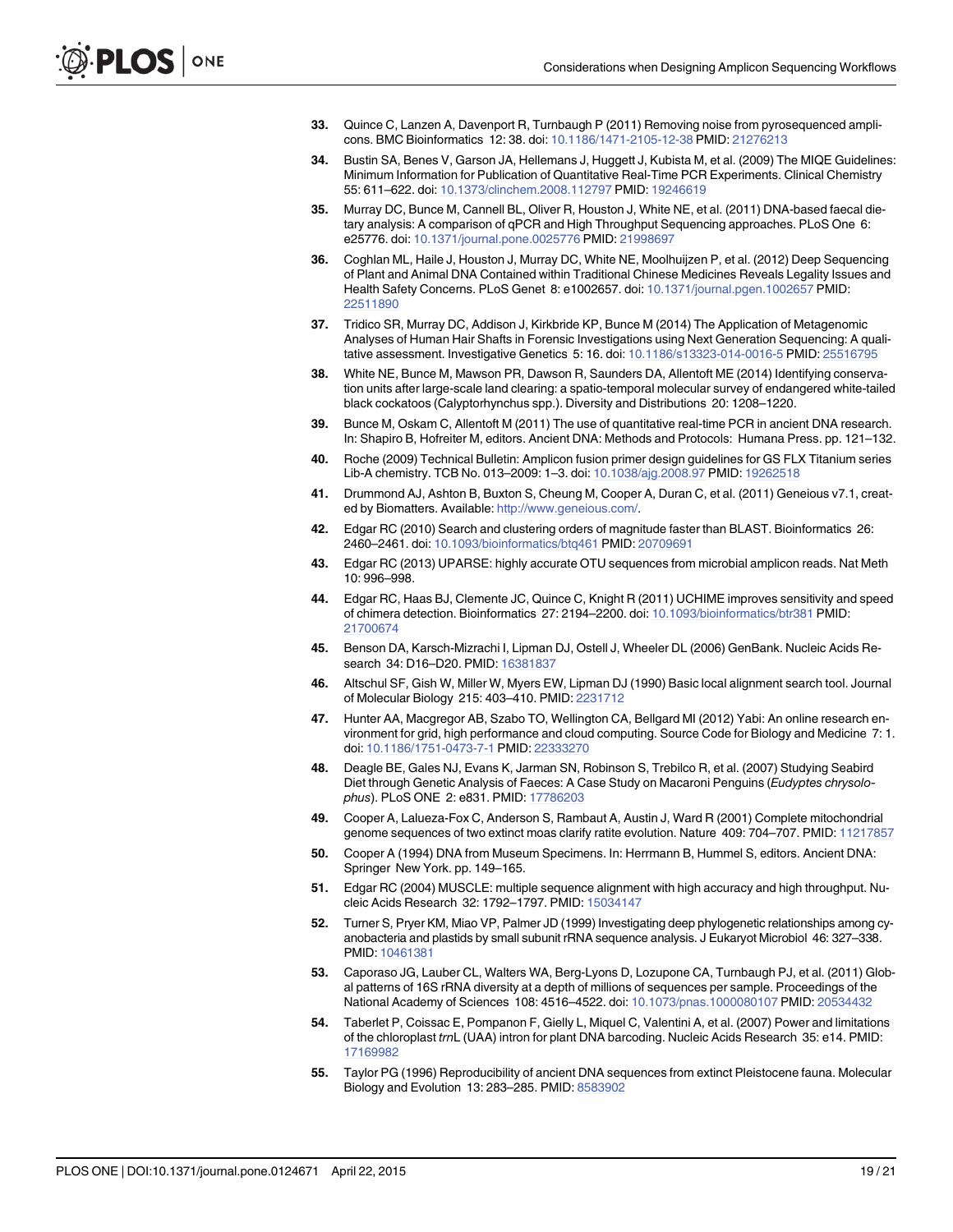- <span id="page-19-0"></span>[56.](#page-6-0) Giardine B, Riemer C, Hardison RC, Burhans R, Elnitski L, Shah P, et al. (2005) Galaxy: A platform for interactive large-scale genome analysis. Genome Research 15: 1451–1455. PMID: [16169926](http://www.ncbi.nlm.nih.gov/pubmed/16169926)
- 57. Goecks J, Nekrutenko A, Taylor J (2010) Galaxy: a comprehensive approach for supporting accessible, reproducible, and transparent computational research in the life sciences. Genome Biology 11: R86–R86. doi: [10.1186/gb-2010-11-8-r86](http://dx.doi.org/10.1186/gb-2010-11-8-r86) PMID: [20738864](http://www.ncbi.nlm.nih.gov/pubmed/20738864)
- [58.](#page-6-0) Blankenberg D, Kuster GV, Coraor N, Ananda G, Lazarus R, Mangan M, et al. (2001) Galaxy: A Web-Based Genome Analysis Tool for Experimentalists. Current Protocols in Molecular Biology: John Wiley & Sons, Inc.
- [59.](#page-6-0) Katoh K, Misawa K, Kuma K, Miyata T (2002) MAFFT: a novel method for rapid multiple sequence alignment based on fast Fourier transform. Nucleic Acids Research 30: 3059–3066. PMID: [12136088](http://www.ncbi.nlm.nih.gov/pubmed/12136088)
- [60.](#page-6-0) Tamura K, Peterson D, Peterson N, Stecher G, Nei M, Kumar S (2011) MEGA5: Molecular evolutionary genetics analysis using maximum likelihood, evolutionary distance, and maximum parsimony methods. Molecular Biology and Evolution 28: 2731–2739. doi: [10.1093/molbev/msr121](http://dx.doi.org/10.1093/molbev/msr121) PMID: [21546353](http://www.ncbi.nlm.nih.gov/pubmed/21546353)
- [61.](#page-8-0) Ficetola GF, Pansu J, Bonin A, Coissac E, Giguet-Covex C, De Barba M, et al. (2014) Replication levels, false presences, and the estimation of presence / absence from eDNA metabarcoding data. Molecular Ecology Resources: n/a-n/a.
- [62.](#page-8-0) Robasky K, Lewis NE, Church GM (2014) The role of replicates for error mitigation in next-generation sequencing. Nat Rev Genet 15: 56–62. doi: [10.1038/nrg3655](http://dx.doi.org/10.1038/nrg3655) PMID: [24322726](http://www.ncbi.nlm.nih.gov/pubmed/24322726)
- [63.](#page-8-0) Smith DP, Peay KG (2014) Sequence Depth, Not PCR Replication, Improves Ecological Inference from Next Generation DNA Sequencing. PLoS ONE 9: e90234. doi: [10.1371/journal.pone.0090234](http://dx.doi.org/10.1371/journal.pone.0090234) PMID: [24587293](http://www.ncbi.nlm.nih.gov/pubmed/24587293)
- [64.](#page-8-0) Schloss PD, Gevers D, Westcott SL (2011) Reducing the Effects of PCR Amplification and Sequencing Artifacts on 16S rRNA-Based Studies. PLoS ONE 6: e27310. doi: [10.1371/journal.pone.0027310](http://dx.doi.org/10.1371/journal.pone.0027310) PMID: [22194782](http://www.ncbi.nlm.nih.gov/pubmed/22194782)
- 65. Lee CK, Herbold CW, Polson SW, Wommack KE, Williamson SJ, McDonald IR, et al. (2012) Groundtruthing Next-Gen Sequencing for Microbial Ecology—Biases and Errors in Community Structure Estimates from PCR Amplicon Pyrosequencing. PLoS ONE 7: e44224. doi: [10.1371/journal.pone.](http://dx.doi.org/10.1371/journal.pone.0044224) [0044224](http://dx.doi.org/10.1371/journal.pone.0044224) PMID: [22970184](http://www.ncbi.nlm.nih.gov/pubmed/22970184)
- [66.](#page-8-0) Aird D, Ross MG, Chen WS, Danielsson M, Fennell T, Russ C, et al. (2011) Analyzing and minimizing PCR amplification bias in Illumina sequencing libraries. Genome Biol 12: R18. doi: [10.1186/gb-2011-](http://dx.doi.org/10.1186/gb-2011-12-2-r18) [12-2-r18](http://dx.doi.org/10.1186/gb-2011-12-2-r18) PMID: [21338519](http://www.ncbi.nlm.nih.gov/pubmed/21338519)
- [67.](#page-9-0) Benjamini Y, Speed TP (2012) Summarizing and correcting the GC content bias in high-throughput sequencing. Nucleic Acids Research.
- 68. Chen Y-C, Liu T, Yu C-H, Chiang T-Y, Hwang C-C (2013) Effects of GC Bias in Next-Generation-Se-quencing Data on De Novo Genome Assembly. PLoS ONE 8: e62856. doi: [10.1371/journal.pone.](http://dx.doi.org/10.1371/journal.pone.0062856) [0062856](http://dx.doi.org/10.1371/journal.pone.0062856) PMID: [23638157](http://www.ncbi.nlm.nih.gov/pubmed/23638157)
- 69. Ross M, Russ C, Costello M, Hollinger A, Lennon N, Hegarty R, et al. (2013) Characterizing and measuring bias in sequence data. Genome Biology 14: R51. doi: [10.1186/gb-2013-14-5-r51](http://dx.doi.org/10.1186/gb-2013-14-5-r51) PMID: [23718773](http://www.ncbi.nlm.nih.gov/pubmed/23718773)
- [70.](#page-9-0) Dabney J, Meyer M (2012) Length and GC-biases during sequencing library amplification: a comparison of various polymerase-buffer systems with ancient and modern DNA sequencing libraries. Biotechniques 52: 87–94. doi: [10.2144/000113809](http://dx.doi.org/10.2144/000113809) PMID: [22313406](http://www.ncbi.nlm.nih.gov/pubmed/22313406)
- [71.](#page-9-0) Ficetola G, Coissac E, Zundel S, Riaz T, Shehzad W, Bessière J, et al. (2010) An In silico approach for the evaluation of DNA barcodes. BMC Genomics 11: 1–10. doi: [10.1186/1471-2164-11-1](http://dx.doi.org/10.1186/1471-2164-11-1) PMID: [20044946](http://www.ncbi.nlm.nih.gov/pubmed/20044946)
- [72.](#page-10-0) Murray DC, Pearson SG, Fullagar R, Chase BM, Houston J, Atchison J, et al. (2012) High-throughput sequencing of ancient plant and mammal DNA preserved in herbivore middens. Quaternary Science Reviews 58: 135–145.
- [73.](#page-10-0) Taylor HR, Harris WE (2012) An emergent science on the brink of irrelevance: a review of the past 8 years of DNA barcoding. Molecular Ecology Resources 12: 377–388. doi: [10.1111/j.1755-0998.2012.](http://dx.doi.org/10.1111/j.1755-0998.2012.03119.x) [03119.x](http://dx.doi.org/10.1111/j.1755-0998.2012.03119.x) PMID: [22356472](http://www.ncbi.nlm.nih.gov/pubmed/22356472)
- [74.](#page-10-0) Deagle BE, Jarman SN, Coissac E, Pompanon F, Taberlet P (2014) DNA metabarcoding and the cytochrome c oxidase subunit I marker: not a perfect match. Biology Letters 10.
- [75.](#page-10-0) Bybee SM, Bracken-Grissom H, Haynes BD, Hermansen RA, Byers RL, Clement MJ, et al. (2011) Targeted amplicon sequencing (TAS): a scalable next-gen approach to multilocus, multitaxa phylogenetics. Genome Biol Evol 3: 1312–1323. doi: [10.1093/gbe/evr106](http://dx.doi.org/10.1093/gbe/evr106) PMID: [22002916](http://www.ncbi.nlm.nih.gov/pubmed/22002916)
- [76.](#page-10-0) de Cárcer DA, Denman SE, McSweeney C, Morrison M (2011) Strategy for Modular Tagged High-Throughput Amplicon Sequencing. Applied and Environmental Microbiology 77: 6310–6312. doi: [10.](http://dx.doi.org/10.1128/AEM.05146-11) [1128/AEM.05146-11](http://dx.doi.org/10.1128/AEM.05146-11) PMID: [21764953](http://www.ncbi.nlm.nih.gov/pubmed/21764953)